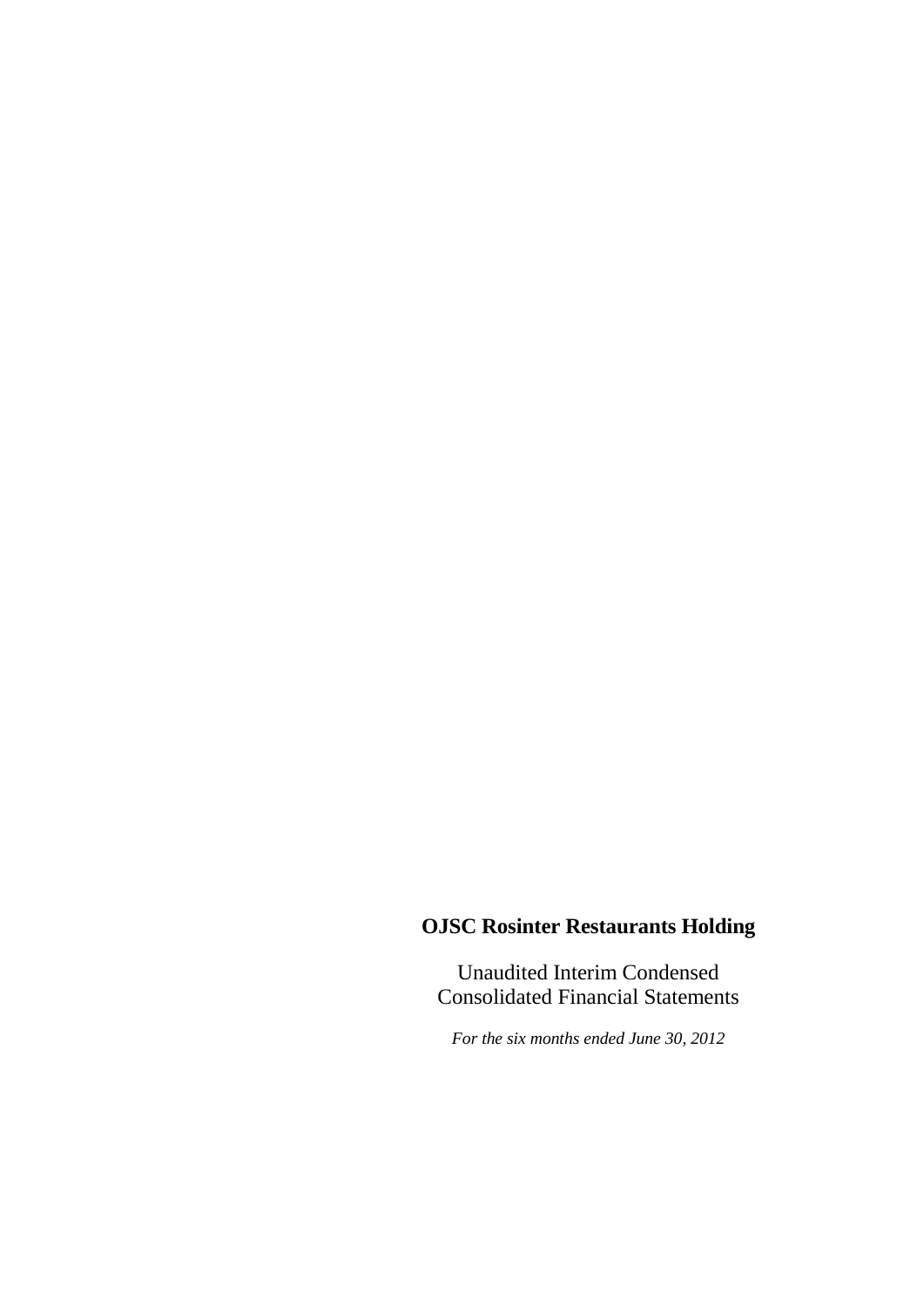## Unaudited Interim Condensed Consolidated Financial Statements

## For the six months ended June 30, 2012

#### **TABLE OF CONTENTS**

Report on Review of Interim Condensed Consolidated Financial Statements

Unaudited Interim Condensed Consolidated Financial Statements

| Notes to the Unaudited Interim Condensed Consolidated Financial Statements 7 |  |
|------------------------------------------------------------------------------|--|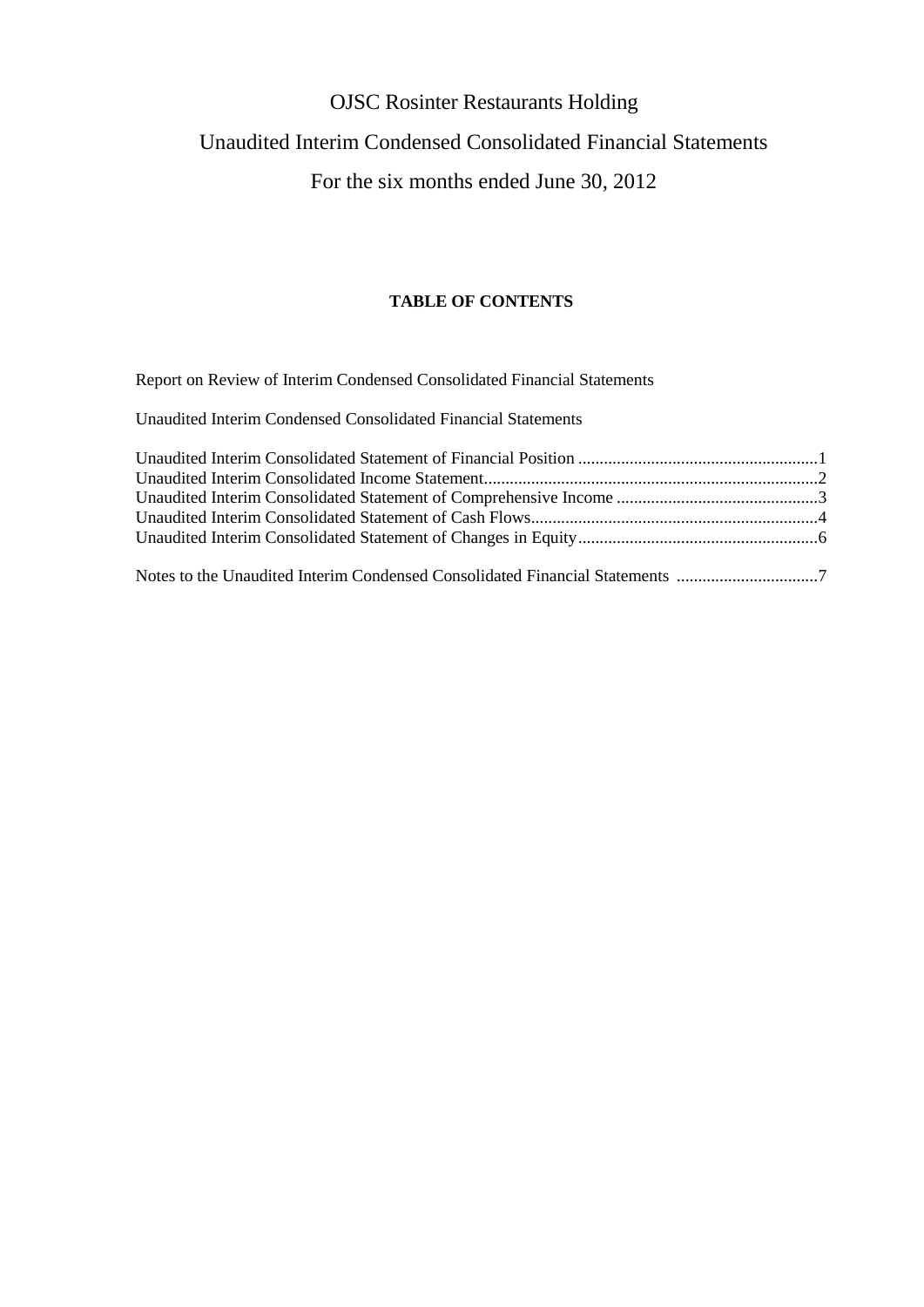

**Ernst & Young LLC**  Sadovnicheskaya Nab., 77, bld. 1 Moscow, 115035, Russia Tel: +7 (495) 705 9700 +7 (495) 755 9700 Fax: +7 (495) 755 9701 www.ey.com

**ООО «Эрнст энд Янг»**  Россия, 115035, Москва Садовническая наб., 77, стр. 1 Тел: +7 (495) 705 9700 +7 (495) 755 9700 Факс: +7 (495) 755 9701 ОКПО: 59002827

## Report on review of interim condensed consolidated financial statements

To the Board of Directors of OJSC Rosinter Restaurants Holding

#### *Introduction*

We have reviewed the accompanying interim condensed consolidated financial statements of OJSC Rosinter Restaurants Holding and its subsidiaries ("the Group") at June 30, 2012, comprising the interim consolidated statement of financial position and the related interim consolidated statements of income, comprehensive income, changes in equity and cash flows for the six-month period then ended and explanatory notes. Management is responsible for the preparation and presentation of these interim condensed consolidated financial statements in accordance with International Financial Reporting Standard IAS 34, *Interim Financial Reporting* ("IAS 34"). Our responsibility is to express a conclusion on these interim condensed consolidated financial statements based on our review.

#### *Scope of review*

We conducted our review in accordance with the International Standard on Review Engagements 2410*, Review of Interim Financial Information Performed by the Independent Auditor of the Entity*. A review of interim financial statements consists of making inquiries, primarily of persons responsible for financial and accounting matters, and applying analytical and other review procedures. A review is substantially less in scope than an audit conducted in accordance with International Standards on Auditing and consequently does not enable us to obtain assurance that we would become aware of all significant matters that might be identified in an audit. Accordingly, we do not express an audit opinion.

#### *Conclusion*

Based on our review, nothing has come to our attention that causes us to believe that the accompanying interim condensed consolidated financial statements are not prepared, in all material respects, in accordance with IAS 34.

Ernet & Young LLC

September 5, 2012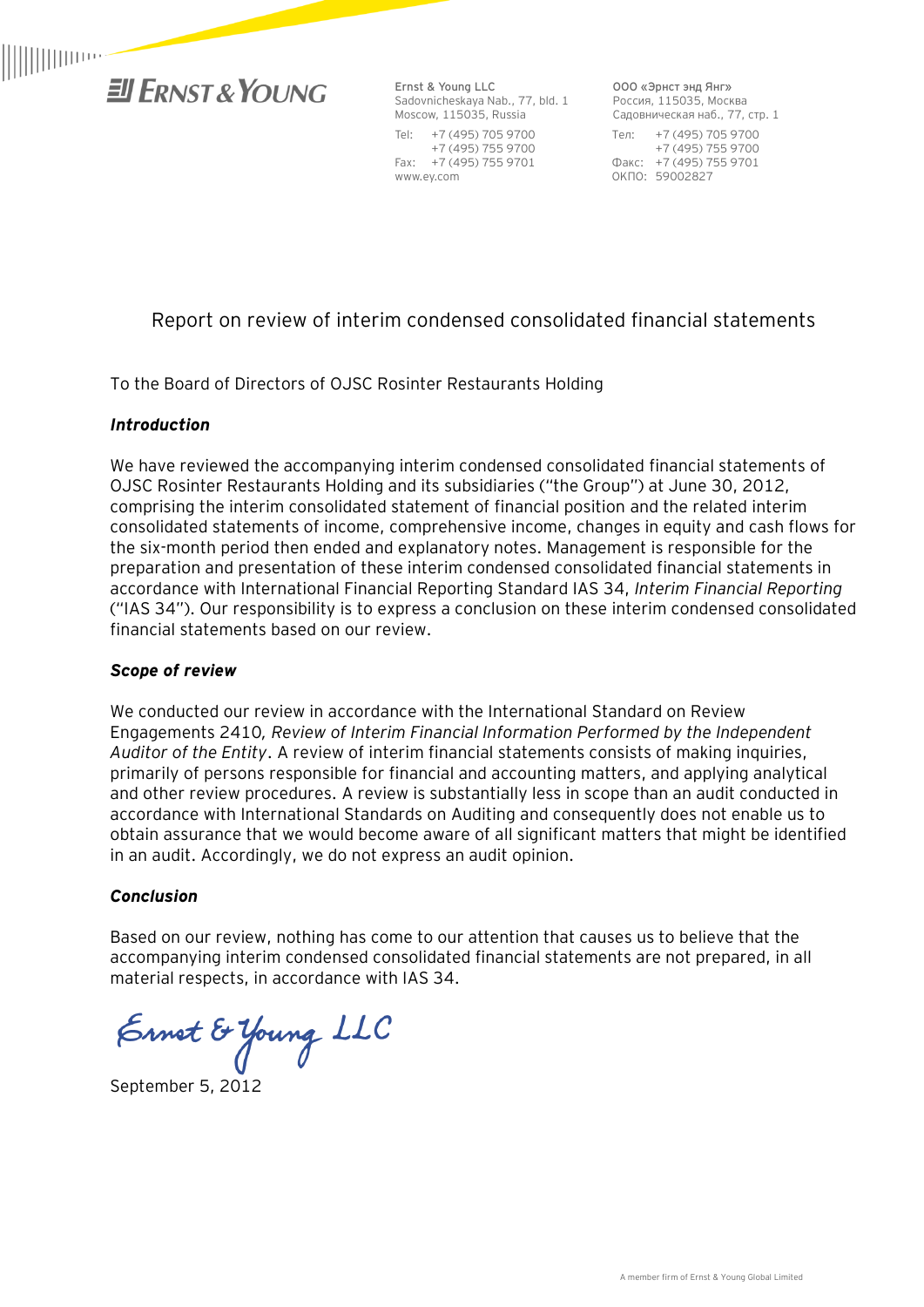## Unaudited Interim Consolidated Statement of Financial Position

### at June 30, 2012

#### *(All amounts are in thousands of Russian Roubles, unless specified otherwise)*

| 2012,<br>2011,<br>unaudited<br>audited<br><b>Notes</b>                |  |
|-----------------------------------------------------------------------|--|
|                                                                       |  |
| <b>ASSETS</b>                                                         |  |
| <b>Non-current assets</b>                                             |  |
| 4<br>1,998,328<br>2,123,855<br>Property and equipment                 |  |
| Intangible assets<br>105,902<br>135,948                               |  |
| Goodwill<br>176,153<br>176,153                                        |  |
| 4,795<br>4,862<br>Investments in joint ventures and associates        |  |
| Long-term loans due from related parties<br>5<br>18,761<br>104,336    |  |
| 5<br>Long-term receivables due from related parties<br>3,327<br>3,854 |  |
| Deferred income tax asset<br>165,607<br>123,971                       |  |
| Other non-current assets<br>143,451<br>158,671                        |  |
| 2,631,611<br>2,816,363                                                |  |
| <b>Current assets</b>                                                 |  |
| Inventories<br>167,768<br>150,150                                     |  |
| 113,008<br>102,306<br>VAT and other taxes recoverable                 |  |
| 34,502<br>34,940<br>Income tax recoverable                            |  |
| Trade and other receivables<br>216,398<br>196,124                     |  |
| 161,034<br>184,319<br>Advances paid                                   |  |
| 5<br>Receivables from related parties<br>52,113<br>56,258             |  |
| Short-term loans<br>6,385<br>7,524                                    |  |
| 5<br>Short-term loans due from related parties<br>102,246<br>100,198  |  |
| 302,934<br>233,901<br>Cash and cash equivalents                       |  |
| 1,138,770<br>1,083,338                                                |  |
| <b>TOTAL ASSETS</b><br>3,770,381<br>3,899,701                         |  |
| <b>EQUITY AND LIABILITIES</b>                                         |  |
| <b>Equity</b>                                                         |  |
| Equity attributable to equity holders of the parent entity            |  |
| Share capital<br>6<br>2,767,015<br>2,767,015                          |  |
| Additional paid-in capital<br>2,204,190<br>2,204,816                  |  |
| Treasury shares<br>6<br>(413,085)<br>(416, 732)                       |  |
| Other capital reserves<br>19,951<br>18,526                            |  |
| <b>Accumulated losses</b><br>(3,693,652)<br>(3,621,323)               |  |
| <b>Translation difference</b><br>(78, 110)<br>(72, 847)               |  |
| 806,309<br>879,455                                                    |  |
|                                                                       |  |
| 14,913<br>18,596<br>Non-controlling interests                         |  |
| 821,222<br>898,051                                                    |  |
| <b>Non-current liabilities</b>                                        |  |
| 9<br>Long-term loans and borrowings<br>781,655<br>289,768             |  |
| 48,519<br>Long-term liabilities to partners<br>48,052                 |  |
| Deferred income<br>4,637<br>8,050                                     |  |
| Deferred income tax liabilities<br>64,951<br>59,165                   |  |
| 899,295<br>405,502                                                    |  |
| <b>Current liabilities</b>                                            |  |
| Trade and other payables<br>1,231,361<br>1,144,668                    |  |
| Short-term loans and borrowings<br>9<br>616,223<br>1,210,931          |  |
| 5<br>Payables to related parties<br>21,017<br>24,024                  |  |
| 5<br>Short-term loans due to related parties<br>4,756<br>5,241        |  |
| 45,698<br>48,882<br>Short-term liabilities to partners                |  |
| Deferred income<br>63,855<br>62,487                                   |  |
| 66,954<br>99,915<br>Income tax payable                                |  |
| 2,049,864<br>2,596,148                                                |  |
| <b>TOTAL EQUITY AND LIABILITIES</b><br>3,770,381<br>3,899,701         |  |

*The accompanying notes form an integral part of these interim condensed consolidated financial statements.*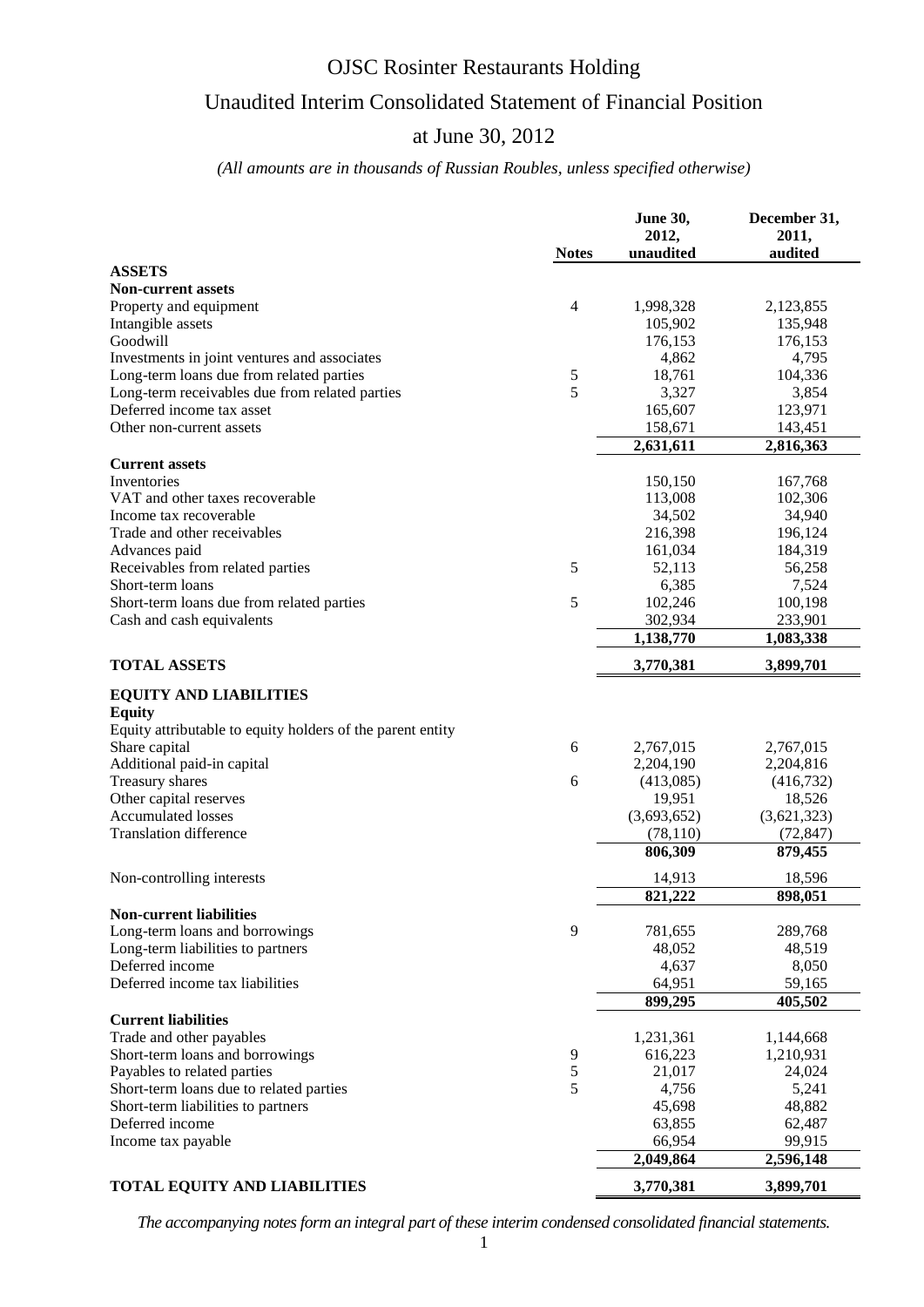## Unaudited Interim Consolidated Income Statement

### for the six months ended June 30, 2012

#### *(All amounts are in thousands of Russian Roubles, unless specified otherwise)*

|                                                           |              | For the six months ended June 30, |                  |  |
|-----------------------------------------------------------|--------------|-----------------------------------|------------------|--|
|                                                           |              | 2012                              | 2011, as revised |  |
|                                                           | <b>Notes</b> | <b>Unaudited</b>                  |                  |  |
| <b>Revenue</b>                                            | 10           | 5,188,940                         | 5,038,579        |  |
| Cost of sales                                             | 11           | (4, 184, 439)                     | (4,157,126)      |  |
| Gross profit                                              |              | 1,004,501                         | 881,453          |  |
| Selling, general and administrative expenses              | 12           | (769, 468)                        | (790, 391)       |  |
| Start-up expenses for new restaurants                     |              | (51,868)                          | (57,034)         |  |
| Other gains                                               | 13           | 46,194                            | 17,026           |  |
| Other losses                                              | 13           | (52, 422)                         | (118, 156)       |  |
| Profit/(loss) from operating activities before impairment |              | 176,937                           | (67, 102)        |  |
| Loss from impairment of operating assets                  | 14           | (151, 423)                        | (191,082)        |  |
| Profit/(loss) from operating activities after impairment  |              | 25,514                            | (258, 184)       |  |
| Financial income                                          |              | 13,934                            | 10,215           |  |
| Financial expense                                         |              | (96, 214)                         | (86, 115)        |  |
| Foreign exchange gains/(losses), net                      |              | 16,062                            | (35,792)         |  |
| Share of profits of joint venture and associates          |              | 67                                | 498              |  |
| Loss before income tax                                    |              | (40, 637)                         | (369, 378)       |  |
| Income tax (expense)/benefit                              |              | (34,500)                          | 47,868           |  |
| Net loss for the period                                   |              | (75, 137)                         | (321,510)        |  |
| Attributable to:                                          |              |                                   |                  |  |
| Equity holders of the parent entity                       |              | (72, 329)                         | (317,618)        |  |
| Non-controlling interests                                 |              | (2,808)                           | (3,892)          |  |
| Loss per share, basic, Russian Roubles                    | 8            | (4.63)                            | (20.29)          |  |
| Loss per share, diluted, Russian Roubles                  | 8            | (4.49)                            | (19.91)          |  |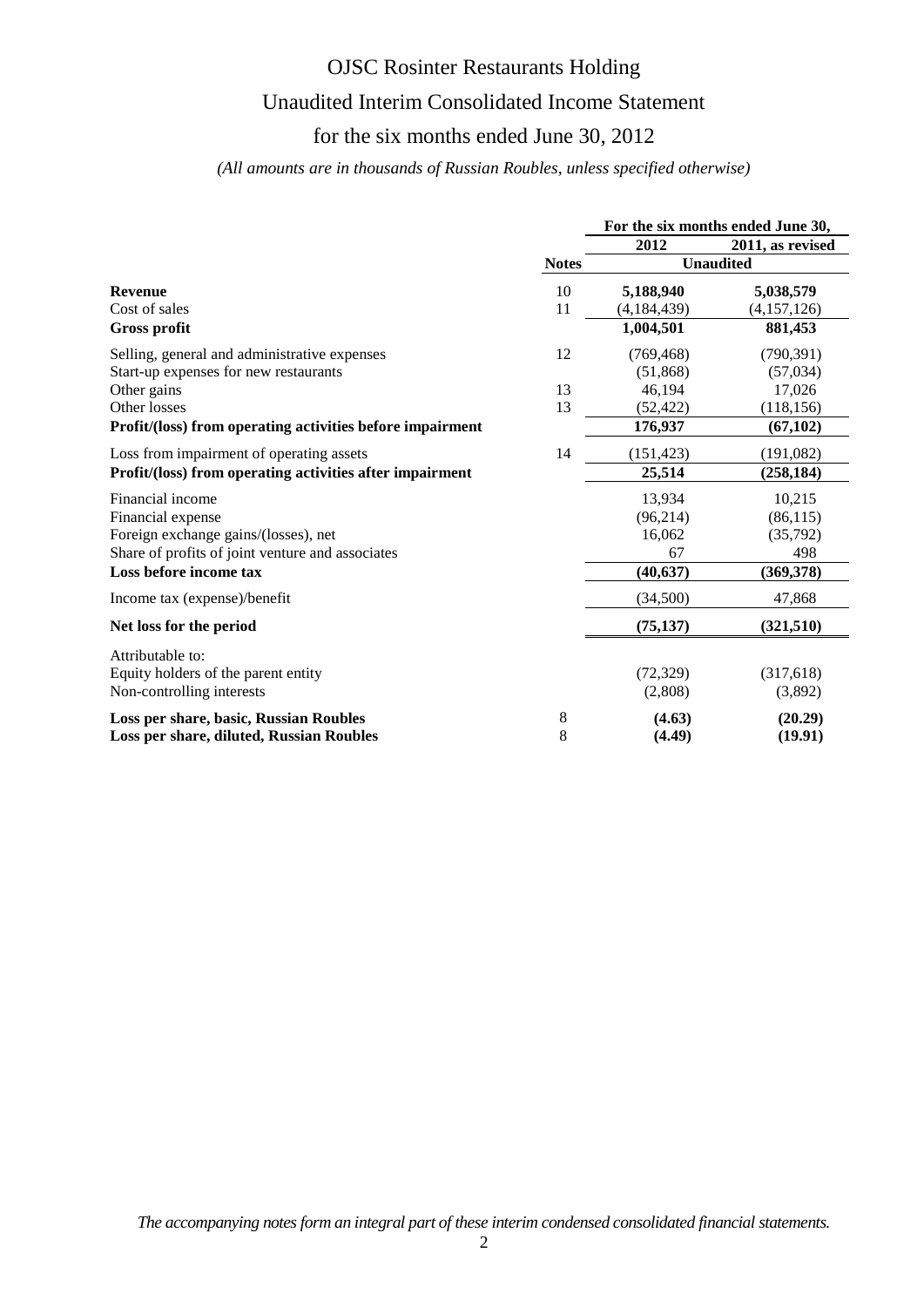## Unaudited Interim Consolidated Statement of Comprehensive Income

### for the six months ended June 30, 2012

*(All amounts are in thousands of Russian Roubles, unless specified otherwise)*

|                                                                   |              | For the six months ended June 30, |            |  |  |
|-------------------------------------------------------------------|--------------|-----------------------------------|------------|--|--|
|                                                                   |              | 2012                              | 2011       |  |  |
|                                                                   | <b>Notes</b> | <b>Unaudited</b>                  |            |  |  |
| Net loss for the period                                           |              | (75, 137)                         | (321,510)  |  |  |
| Exchange differences on translation of foreign operations         |              |                                   |            |  |  |
| to presentation currency                                          |              | (5,118)                           | (12,019)   |  |  |
| Share of translation differences of associates and joint ventures |              | (145)                             |            |  |  |
| Other comprehensive loss for the period, net of tax               |              | (5,263)                           | (12,019)   |  |  |
| Total comprehensive loss for the period, net of tax               |              | (80, 400)                         | (333,529)  |  |  |
| Attributable to:                                                  |              |                                   |            |  |  |
| Equity holders of the parent entity                               |              | (77, 592)                         | (329, 637) |  |  |
| Non-controlling interests                                         |              | (2,808)                           | (3,892)    |  |  |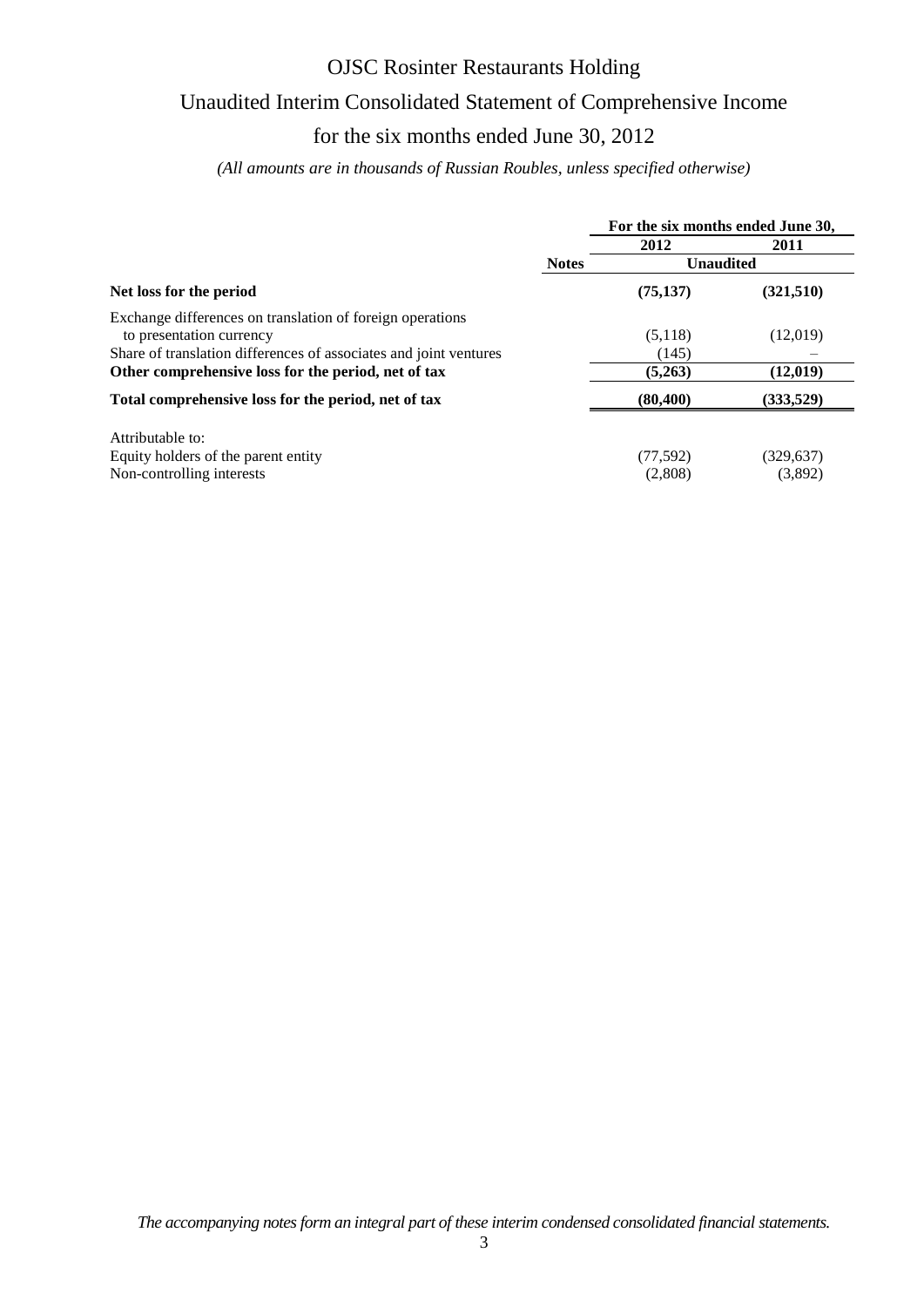## Unaudited Interim Consolidated Statement of Cash Flows

# for the six months ended June 30, 2012

#### *(All amounts are in thousands of Russian Roubles, unless specified otherwise)*

|                                                                                           |              | For the six months ended June 30, |            |
|-------------------------------------------------------------------------------------------|--------------|-----------------------------------|------------|
|                                                                                           |              | 2012                              | 2011       |
|                                                                                           | <b>Notes</b> | <b>Unaudited</b>                  |            |
| <b>Operating activities</b>                                                               |              |                                   |            |
| Loss before tax                                                                           |              | (40, 637)                         | (369, 378) |
| Adjustments to reconcile loss before tax to net cash provided by<br>operating activities: |              |                                   |            |
| Depreciation and amortization                                                             | 11, 12       | 187,994                           | 206,813    |
| Foreign exchange (gains)/losses, net                                                      |              | (16,062)                          | 35,792     |
| Financial income                                                                          |              | (13,934)                          | (10,215)   |
| Financial expense                                                                         |              | 96,214                            | 86,115     |
| (Reversal of impairment)/allowance for impairment of advances                             |              |                                   |            |
| paid, taxes recoverable and receivables                                                   | 12           | (7,356)                           | 7,996      |
| Obsolescence/(reversal of obsolescence) of inventories                                    |              | 184                               | (1, 468)   |
| Loss on disposal of non-current assets                                                    | 13           | 29,478                            | 89,615     |
| Impairment of assets                                                                      | 14           | 151,423                           | 191,082    |
| Share of joint venture's and associates' results                                          |              | (67)                              | (498)      |
| Write off and impairment of loans receivable from related parties                         |              |                                   | 92         |
| Gain on bargain purchase                                                                  |              | (11, 565)                         |            |
| Share based payment expenses                                                              |              | 1,425                             | 7,246      |
|                                                                                           |              | 377,097                           | 243,192    |
| Changes in operating assets and liabilities:                                              |              |                                   |            |
| Decrease in inventories                                                                   |              | 23,054                            | 83,082     |
| Decrease/(increase) in advances, taxes recoverable, receivables                           |              |                                   |            |
| and other assets                                                                          |              | 1,989                             | (3,483)    |
| Decrease in receivables from/payables to related parties, net                             |              | 10,924                            | 46,635     |
| Increase in trade and other payables                                                      |              | 50,323                            | 50,731     |
| Net cash generated from operations                                                        |              | 463,387                           | 420,157    |
| Interest paid                                                                             |              | (71,062)                          | (61,050)   |
| Interest received                                                                         |              | 7,313                             | 4,149      |
| Income tax paid                                                                           |              | (54, 115)                         | (22, 475)  |
| Net cash flows from operating activities                                                  |              | 345,523                           | 340,781    |
| <b>Investing activities</b>                                                               |              |                                   |            |
| Purchases of property and equipment                                                       |              | (144, 775)                        | (241,293)  |
| Loans issued to related parties                                                           |              | (1,253)                           | (20,037)   |
| Proceeds from repayment of loans issued to related parties                                |              | 2,306                             |            |
| Payments to acquire non-controlling interest in subsidiaries                              |              |                                   | (45, 723)  |
| Purchase of intangible assets                                                             |              | (9,709)                           | (7,532)    |
| Proceeds from disposal of property and equipment                                          |              | 3,172                             | 10,291     |
| Loans issued to third parties                                                             |              |                                   | (4, 850)   |
| Proceeds from repayment of loans issued to third parties                                  |              |                                   | 4,326      |
| Net cash flows used in investing activities                                               |              | (150, 259)                        | (304, 818) |

*Continued on the next page*

*The accompanying notes form an integral part of these interim condensed consolidated financial statements.*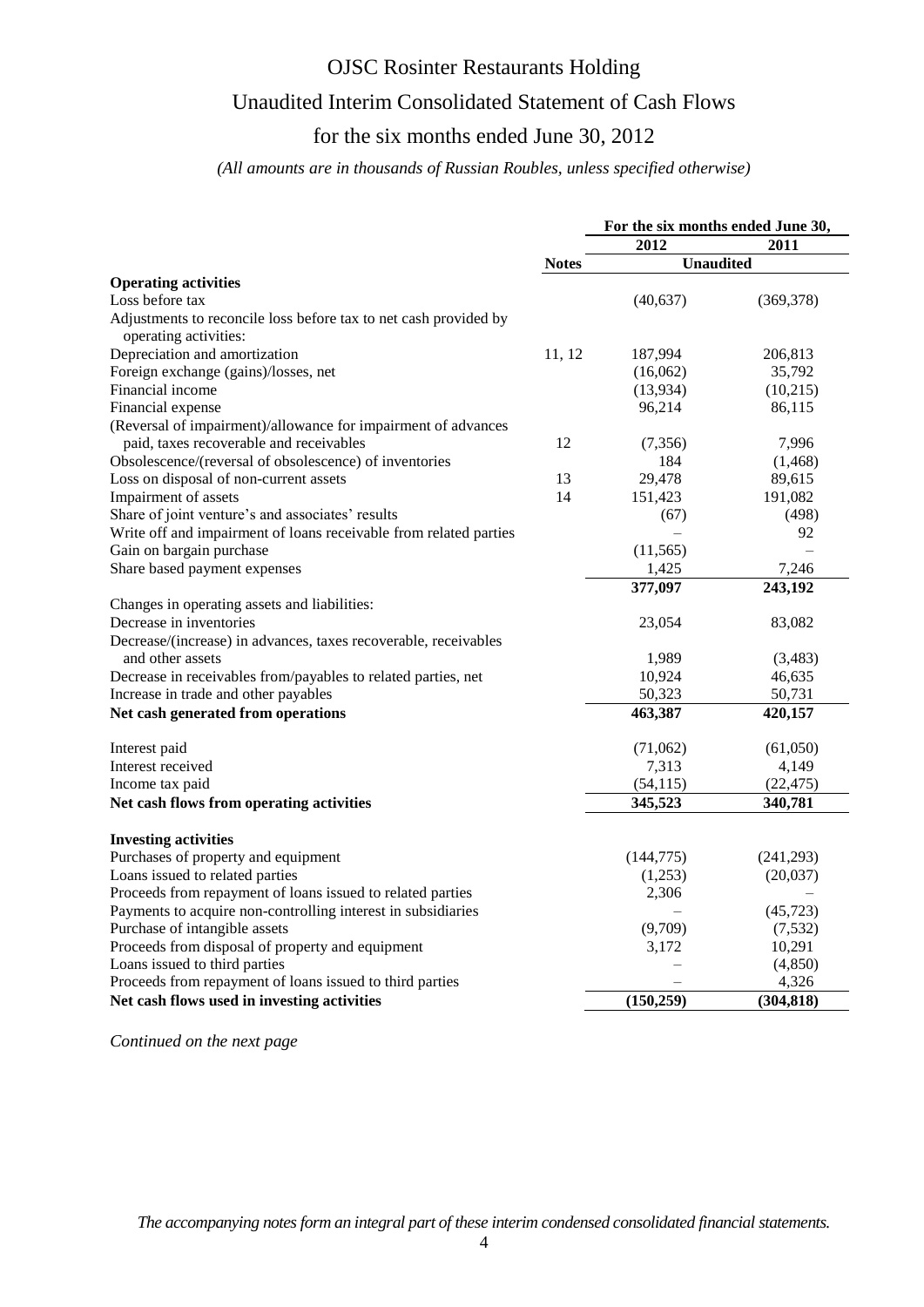# Unaudited Interim Consolidated Statement of Cash Flows (continued)

|                                                      |              | For the six months ended June 30, |                  |  |  |
|------------------------------------------------------|--------------|-----------------------------------|------------------|--|--|
|                                                      |              | 2012                              | 2011             |  |  |
|                                                      | <b>Notes</b> |                                   | <b>Unaudited</b> |  |  |
| <b>Financing activities</b>                          |              |                                   |                  |  |  |
| Repayment of bank loans                              |              | (338, 489)                        | (1,445,931)      |  |  |
| Proceeds from bank loans                             |              | 235,857                           | 1,494,514        |  |  |
| Payments to partners                                 |              | (25,621)                          | (32, 785)        |  |  |
| Repayment of related party loans                     |              | (485)                             | (6,329)          |  |  |
| Acquisition of treasury shares                       |              |                                   | (61, 729)        |  |  |
| Proceeds from issue of shares                        |              | 3,647                             |                  |  |  |
| Repayment of lease obligations                       |              | (326)                             | (1,312)          |  |  |
| Dividends paid to shareholders                       |              | (894)                             | (16)             |  |  |
| Net cash flows used in financing activities          |              | (126,311)                         | (53, 588)        |  |  |
| Effect of exchange rate on cash and cash equivalents |              | 80                                | (12,091)         |  |  |
| Net increase/(decrease) in cash and cash equivalents |              | 69,033                            | (29,716)         |  |  |
| Cash and cash equivalents at beginning of the period |              | 233,901                           | 216,510          |  |  |
| Cash and cash equivalents at end of the period       |              | 302,934                           | 186,794          |  |  |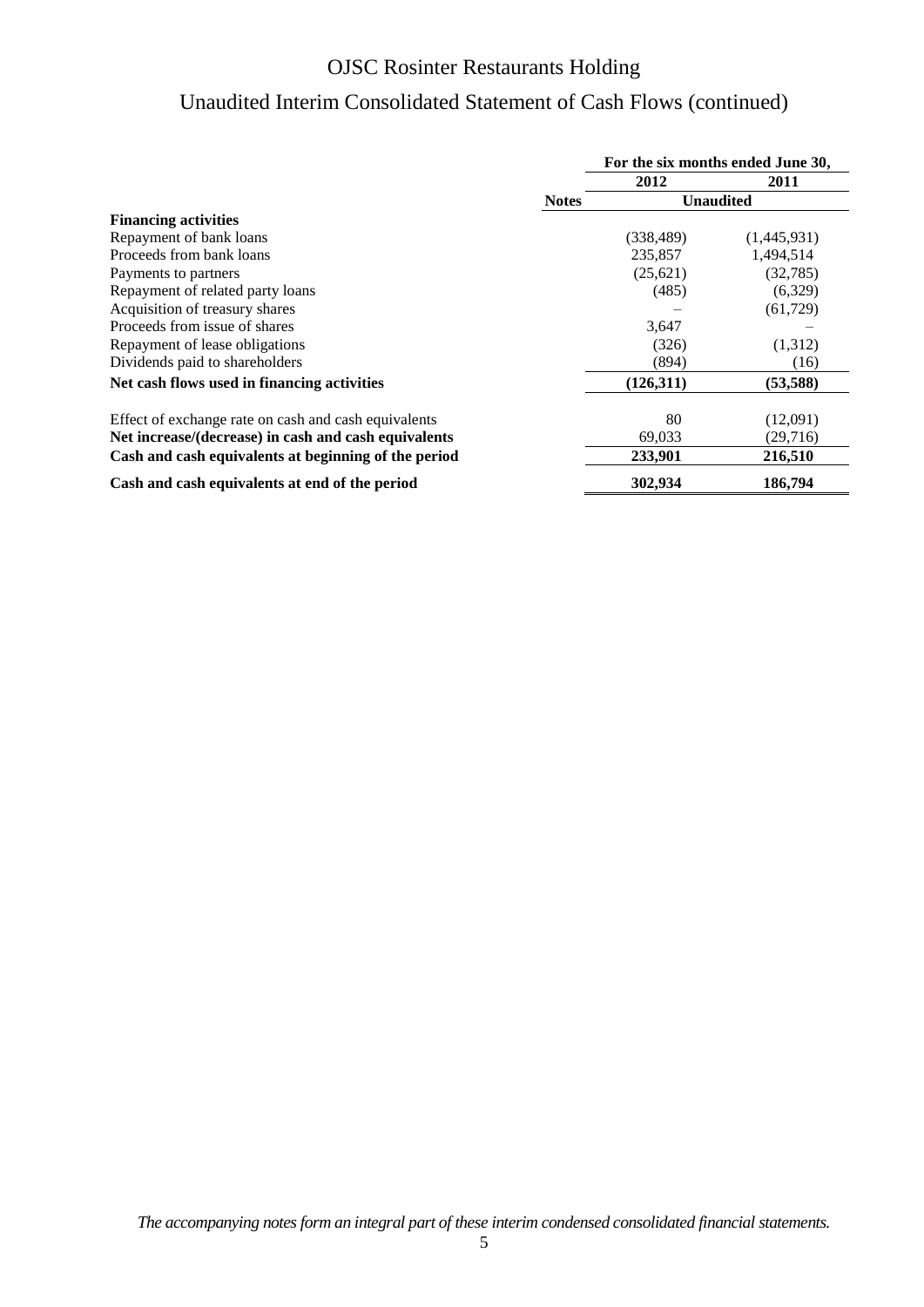## Unaudited Interim Consolidated Statement of Changes in Equity

## for the six months ended June 30, 2012

#### *(All amounts are in thousands of Russian Roubles, unless specified otherwise)*

|                                                                  | Attributable to equity holders of the parent entity |                                         |                           |                          |                                            |                                  |              |                                  |                               |
|------------------------------------------------------------------|-----------------------------------------------------|-----------------------------------------|---------------------------|--------------------------|--------------------------------------------|----------------------------------|--------------|----------------------------------|-------------------------------|
|                                                                  | <b>Share</b><br>capital                             | <b>Additional</b><br>paid-in<br>capital | <b>Treasury</b><br>shares | reserves                 | <b>Other capital Accumulated</b><br>losses | <b>Translation</b><br>difference | <b>Total</b> | Non-<br>controlling<br>interests | <b>Total</b><br><b>Equity</b> |
| At January 1, 2012, audited                                      | 2,767,015                                           | 2,204,816                               | (416, 732)                | 18,526                   | (3,621,323)                                | (72, 847)                        | 879,455      | 18,596                           | 898,051                       |
| Net loss for the period                                          |                                                     |                                         |                           |                          | (72, 329)                                  |                                  | (72, 329)    | (2,808)                          | (75, 137)                     |
| Other comprehensive gain for the period                          |                                                     |                                         |                           |                          |                                            | (5,263)                          | (5,263)      |                                  | (5,263)                       |
| Total comprehensive loss for the period                          |                                                     | $\qquad \qquad$                         |                           | $\qquad \qquad -$        | (72, 329)                                  | (5,263)                          | (77, 592)    | (2,808)                          | (80, 400)                     |
| Proceeds from issue of shares                                    |                                                     | (626)                                   | 3,647                     |                          |                                            |                                  | 3,021        |                                  | 3,021                         |
| Share based payment                                              |                                                     |                                         |                           | 1,425                    |                                            |                                  | 1,425        |                                  | 1,425                         |
| Dividends                                                        |                                                     |                                         |                           |                          |                                            |                                  |              | (875)                            | (875)                         |
| At June 30, 2012, unaudited                                      | 2,767,015                                           | 2,204,190                               | (413,085)                 | 19,951                   | (3,693,652)                                | (78, 110)                        | 806,309      | 14,913                           | 821,222                       |
| At January 1, 2011, audited                                      | 2,767,015                                           | 2,204,816                               | (355,003)                 | 18,402                   | (3,299,433)                                | (52, 439)                        | 1,283,358    | 24,419                           | 1,307,777                     |
| Net loss for the period                                          |                                                     |                                         |                           |                          | (317,618)                                  |                                  | (317,618)    | (3,892)                          | (321,510)                     |
| Other comprehensive gain for the period                          |                                                     | $\overline{\phantom{m}}$                | $\qquad \qquad -$         | $\overline{\phantom{m}}$ |                                            | (12,019)                         | (12,019)     |                                  | (12,019)                      |
| Total comprehensive loss for the period                          | $\overline{\phantom{0}}$                            |                                         |                           | $\qquad \qquad -$        | (317,618)                                  | (12,019)                         | (329, 637)   | (3,892)                          | (333,529)                     |
| Purchase of treasury shares                                      |                                                     | $\qquad \qquad -$                       | (61, 729)                 |                          |                                            |                                  | (61,729)     |                                  | (61, 729)                     |
| Share based payment                                              |                                                     |                                         |                           | (3,032)                  |                                            |                                  | (3,032)      |                                  | (3,032)                       |
| Purchase of non-controlling interest in a<br>subsidiary (Note 7) |                                                     |                                         |                           | $\overline{\phantom{m}}$ | (45, 723)                                  | $\qquad \qquad -$                | (45, 723)    |                                  | (45, 723)                     |
| Dividends                                                        |                                                     |                                         |                           |                          |                                            |                                  |              | (16)                             | (16)                          |
| At June 30, 2011, unaudited                                      | 2,767,015                                           | 2,204,816                               | (416,732)                 | 15,370                   | (3,662,774)                                | (64, 458)                        | 843,237      | 20,511                           | 863,748                       |

*The accompanying notes form an integral part of these interim condensed consolidated financial statements.*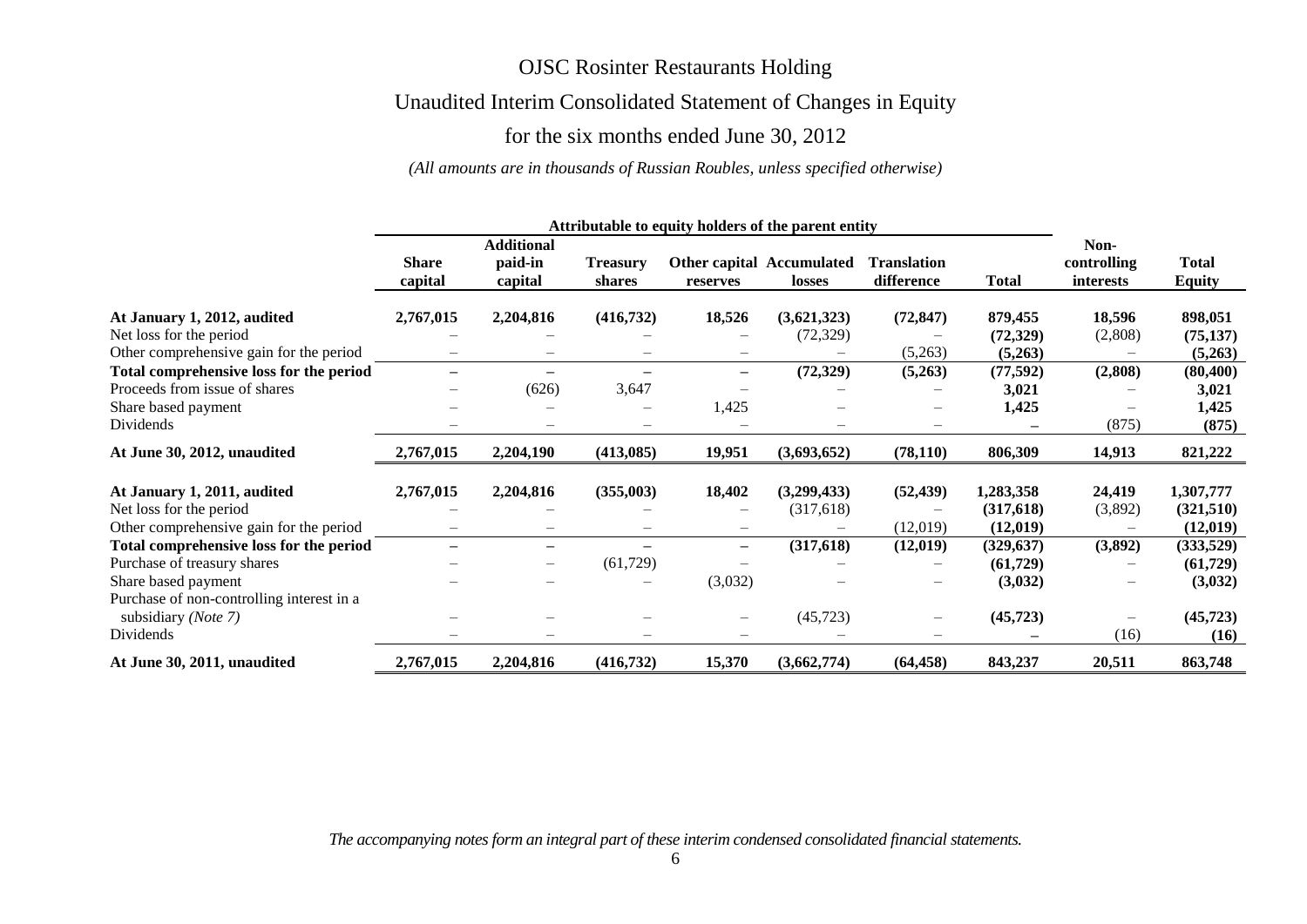# Notes to the Unaudited Interim Condensed Consolidated Financial Statements

for the six months ended June 30, 2012

*(All amounts are in thousands of Russian Roubles, unless specified otherwise)*

#### **1. Corporate Information**

OJSC Rosinter Restaurants Holding (the "Company") was registered as a Russian open joint stock company on May 24, 2004. The registered and headquarter address of the Company is at 7 Dushinskaya str., Moscow, 111024, Russia. As of June 30, 2012, the Company's controlling shareholder was RIG Restaurants Limited, a limited liability company (the "Parent") (formerly known as Rostik Restaurants Limited) incorporated under the laws of Cyprus. RIG Restaurants Limited is under the ultimate control of Mr. Rostislav Ordovsky-Tanaevsky Blanco.

OJSC Rosinter Restaurants Holding and its subsidiaries (the "Group") is the leading casual dining operator in Russia and CIS both by number of restaurants and by revenue. The Group's business is focused on serving the most popular cuisines in Russia: Italian, Japanese, American and local Russian cuisine.

The Group derives its revenues from restaurant business sales and the network of independent franchisees in Moscow and throughout Russia and the CIS, sublease, other services and revenues from canteens.

The Interim Condensed Consolidated financial statements of the Company for the six months ended June 30, 2012 were approved for issue by the Board of Directors on September 5, 2012.

The Group derives revenue in the territory of Russia and other CIS countries, Baltic States and other European countries. For the six months ended June 30, 2012 and 2011, the revenues from the Russian market were approximately 87% of total revenues. The non-current assets of Group's subsidiaries operating in the Russian market were approximately 87% of total non-current assets of the Group for the six months ended June 30, 2012 and 2011. The second largest markets were Ukraine and Kazakhstan with 4% of total revenues for the six months ended June 30, 2012 and 2011, respectively. The second largest markets operated on noncurrent assets of the Group were Europe and Ukraine with 4% of non-current assets at June 30, 2012 and December 31, 2011.

At June 30, 2012 and 2011, the Group employed approximately 7,454 and 7,980 people, respectively.

|                                       | Country of         | June 30, 2012 | December 31, 2011 |
|---------------------------------------|--------------------|---------------|-------------------|
| <b>Entity</b>                         | incorporation      | % Ownership   | % Ownership       |
| Rosinter Restaurants LLC              | Russia             | 100.00%       | 100.00%           |
| Rosinter Restaurants Sibir LLC        | Russia             | 100.00%       | 100.00%           |
| <b>Rosinter Restaurants Perm LLC</b>  | Russia             | 51.00%        | 51.00%            |
| Rosinter Restaurants Ekaterinburg LLC | Russia             | 51.00%        | 51.00%            |
| Rosinter Restaurants Samara CJSC      | Russia             | 100.00%       | 100.00%           |
| <b>BelRosInter LLC</b>                | <b>Belarus</b>     | 93.00%        | 93.00%            |
| <b>Rosinter Almaty LLP</b>            | Kazakhstan         | 90.00%        | 90.00%            |
| Rosinter Ukraine LLC                  | Ukraine            | 51.00%        | 51.00%            |
| RIGS Services Limited                 | Cyprus             | 100.00%       | 100.00%           |
| Rosinter Czech Republic s.r.o.        | The Czech Republic | 100.00%       | 100.00%           |
| Rosinter Polska Sp. z o.o.            | Poland             | 100.00%       | 100.00%           |
| Rosinter Hungary Kft                  | Hungary            | 100.00%       | 100.00%           |

The Company had a controlling ownership interest, directly or indirectly, in the following principal subsidiaries:

During the six months ended June 30, 2012, the Group opened 9 new restaurants and closed 10 restaurants. During the six months ended June 30, 2011, the Group opened 11 new restaurants and closed 4 restaurants. In addition, the Group continues to develop a casual dining restaurant business on a franchise agreement basis. The Group opened 8 and closed 12 franchise restaurants in Moscow city, Moscow region and Russian regions during the six months ended June 30, 2012. The Group opened 14 and closed 5 franchise restaurants in Moscow city, Moscow region and Russian regions during the six months ended June 30, 2011. As of June 30, 2012 and 2011 the Group operated 377 and 378 restaurants, respectively.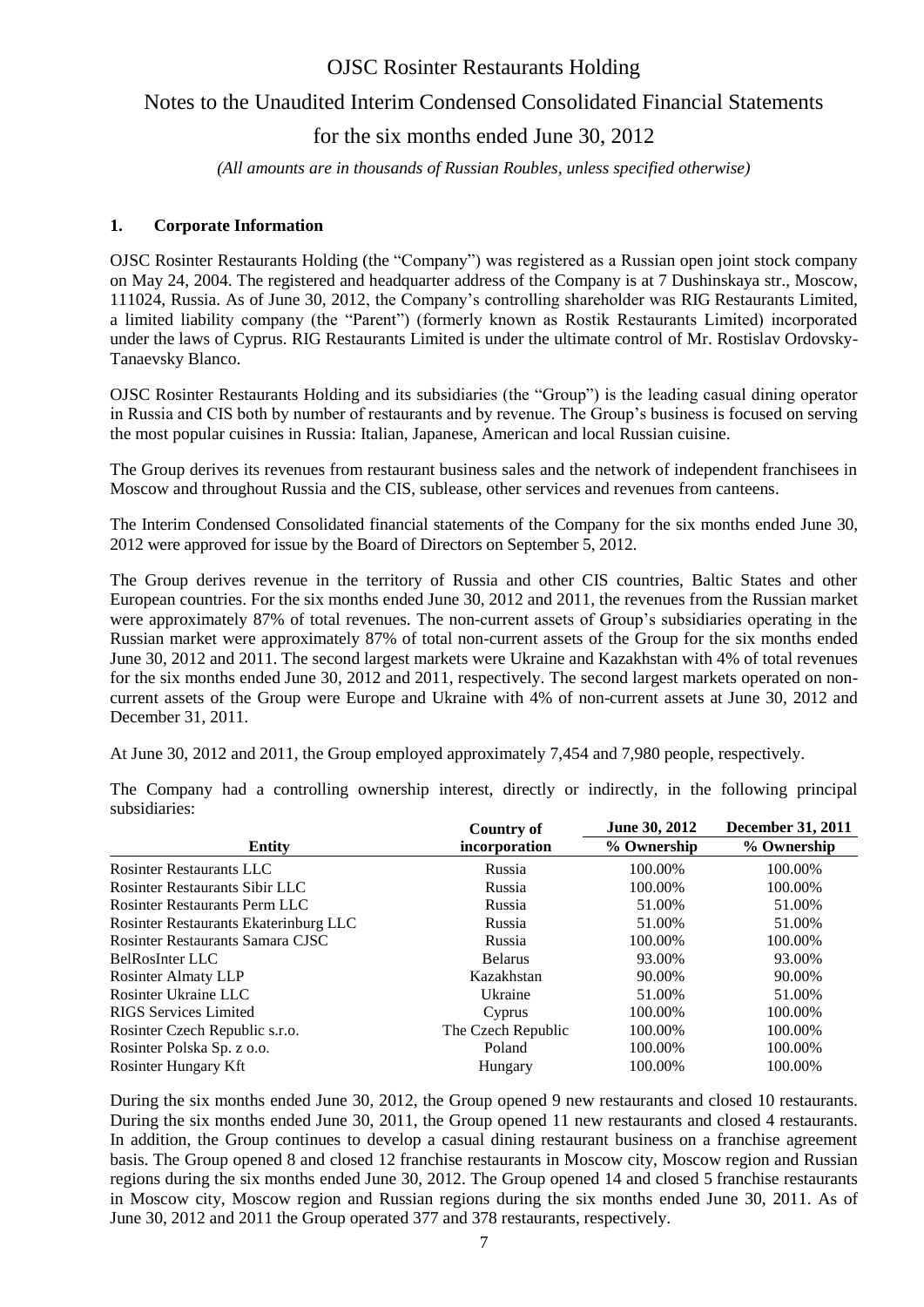## Notes to the Unaudited Interim Condensed Consolidated Financial Statements (continued)

#### **2. Basis of Preparation of Financial Statements**

These interim condensed consolidated financial statements for the six months ended June 30, 2012, have been prepared in accordance with International Accounting Standard ("IAS") 34 *Interim Financial Reporting*. Accordingly, the interim condensed consolidated financial statements do not include all the information and disclosures required in the annual financial statements, and should be read in conjunction with the Group's consolidated financial statements for the year ended December 31, 2011.

#### **Going Concern**

These interim condensed consolidated financial statements have been prepared on a going concern basis that contemplates the realization of assets and satisfaction of liabilities and commitments in the normal course of business.

The Group's current liabilities as of June 30, 2012, of RUR 2,049,864 (RUR 2,596,148 as of December 31, 2011) exceeded its current assets by RUR 911,094 (RUR 1,512,810 as of December 31, 2011). The net current liability position primarily results from trade and other payables in the amount RUR 1,231,361 (RUR 1,144,668 as of 31 December 2011) and current portion of long-term loans in the amount RUR 616,223 (RUR 1,210,931 as of 31 December 2011).

Group management believes that it is appropriate to prepare the financial statements on a going concern basis due to the following:

- During the six month ended June 30, 2012, the Group repaid RUR 102,632 of loans in accordance  $\bullet$ with schedule.
- During the six months ended June 30, 2012 and 2011, net cash generated from operations amounted to RUR 463,387 and RUR 420,157, respectively. Management expects this trend to be continued.
- The net loss for six months ended June 30, 2012 amounted to RUR 75,137 primarily resulted from impairment of assets in the amount of RUR 151,423 and increased rent expenses due to new restaurants and rent terms revised. The negative effect of these factors was addressed by a new pricing strategy and efficiency improvement initiatives introduced by the management in order to increase gross profit margin. As a result of these efforts, the gross profit margin has improved substantially in 2012 to 19.4% as compared to 17.5% for the six months ended June 30, 2011, which contributed strongly to the improvement of net cash generated from operations.
- Actions implemented include innovative brand promotions, an improvement in the business  $\bullet$ economics through savings in labour, food and beverage costs, and an increased franchisee component in its new restaurant development plan.
- In 2011, the Group entered into a revolving credit facility agreement with Alfa-Bank, OJSC in the amount of RUR 350,000 bearing interest from 10% to 15% per annum and maturing in August 2013. Under the terms of this credit facility, the Group can use a number of revolving short-term credit instruments including overdrafts and borrowings. As at June 30, 2012, the unutilized balance of this revolving credit facility amounted to RUR 350,000.

Therefore, management strongly believes in the Group's ability to operate as a going concern, and is confident in the Group's ability to settle its debts as and when they fall due.

These interim condensed consolidated financial statements do not include any adjustments relating to the recoverability and classification of recorded asset amounts or to amounts and classification of liabilities that might be necessary if such additional resources are not available and the Group is unable to continue as a going concern.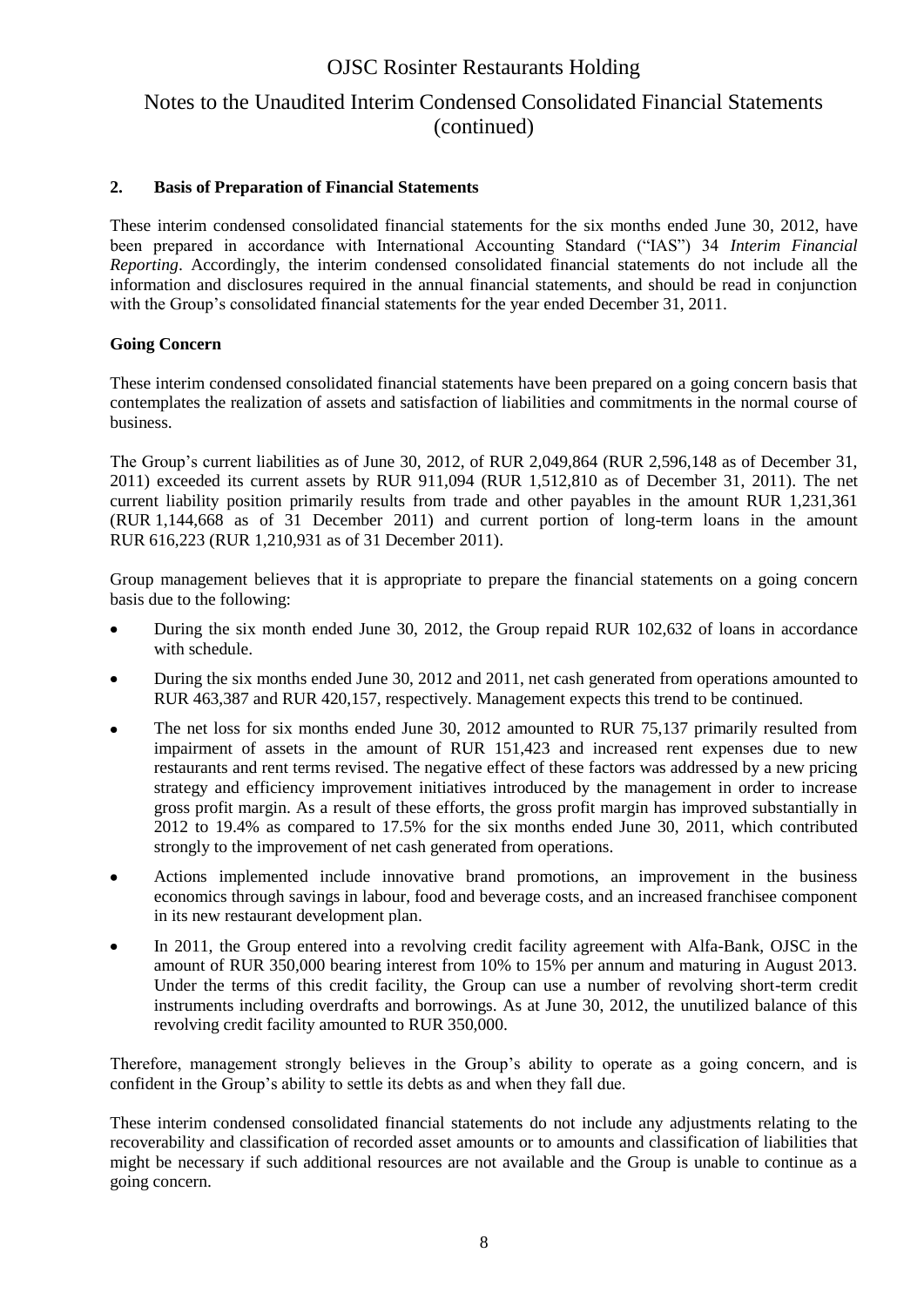## Notes to the Unaudited Interim Condensed Consolidated Financial Statements (continued)

#### **2. Basis of Preparation of Financial Statements (continued)**

#### **Reclassifications**

The Group has made the reclassifications in the six months ended June 30, 2011 comparative numbers as follows:

#### *Extract from Consolidated Income Statement*

|                                                       | <b>June 30,</b><br>2011,<br>as reported | <b>Reclassifications</b> | <b>June 30,</b><br>2011,<br>as revised |
|-------------------------------------------------------|-----------------------------------------|--------------------------|----------------------------------------|
| Revenue*                                              | 5,069,495                               | (30,916)                 | 5,038,579                              |
| Cost of sales $*$                                     | (4,161,334)                             | 4,208                    | (4,157,126)                            |
| <b>Gross profit</b>                                   | 908,161                                 | (26,708)                 | 881,453                                |
| Selling, general and administrative expenses *,**,*** | (809, 925)                              | 19,534                   | (790, 391)                             |
| Start-up expenses for new restaurants                 | (57, 034)                               |                          | (57, 034)                              |
| Other gains                                           | 17,026                                  |                          | 17,026                                 |
| Other losses***                                       | (131, 137)                              | 12,981                   | (118, 156)                             |
| Loss from operating activities before impairment      | (72,909)                                | 5,807                    | (67, 102)                              |
| Loss from impairment of operating assets              | (191,082)                               |                          | (191,082)                              |
| Loss from operating activities after impairment       | (263,991)                               | 5,807                    | (258, 184)                             |
| Financial income                                      | 10,215                                  |                          | 10,215                                 |
| Financial expense**                                   | (80, 308)                               | (5,807)                  | (86, 115)                              |
| Foreign exchange losses, net                          | (35, 792)                               |                          | (35, 792)                              |
| Share of profits of joint venture and associates      | 498                                     |                          | 498                                    |
| Loss before income tax                                | (369, 378)                              |                          | (369,378)                              |

\* The Group offset marketing fees in franchise revenue in the amount of RUR 26,708 with corresponding marketing expenses in selling, general and administrative expenses. The Group also reclassified some marketing revenues into volume rebates and offset them with food and beverage cost in the total amount of RUR 4,208.

- \*\* The Group reclassified bank expenses attributable to financing activity from selling, general and administrative expenses to financial expenses in the amount of RUR 5,807.
- \*\*\* The Group reclassified expenses attributable to operating activity from other loss to selling, general and administrative expenses in total amount of RUR 12,981.

These reclassifications provide reliable and more relevant information compared with competitors.

#### **Changes in Accounting Estimates**

The Group considers charges utensils, paper goods and other items ("rotables") as low value items which shall be immediately expensed to profit and loss since January 1, 2011. As of June 30, 2011 the expenses related to this change in estimation amounted to RUR 36,103.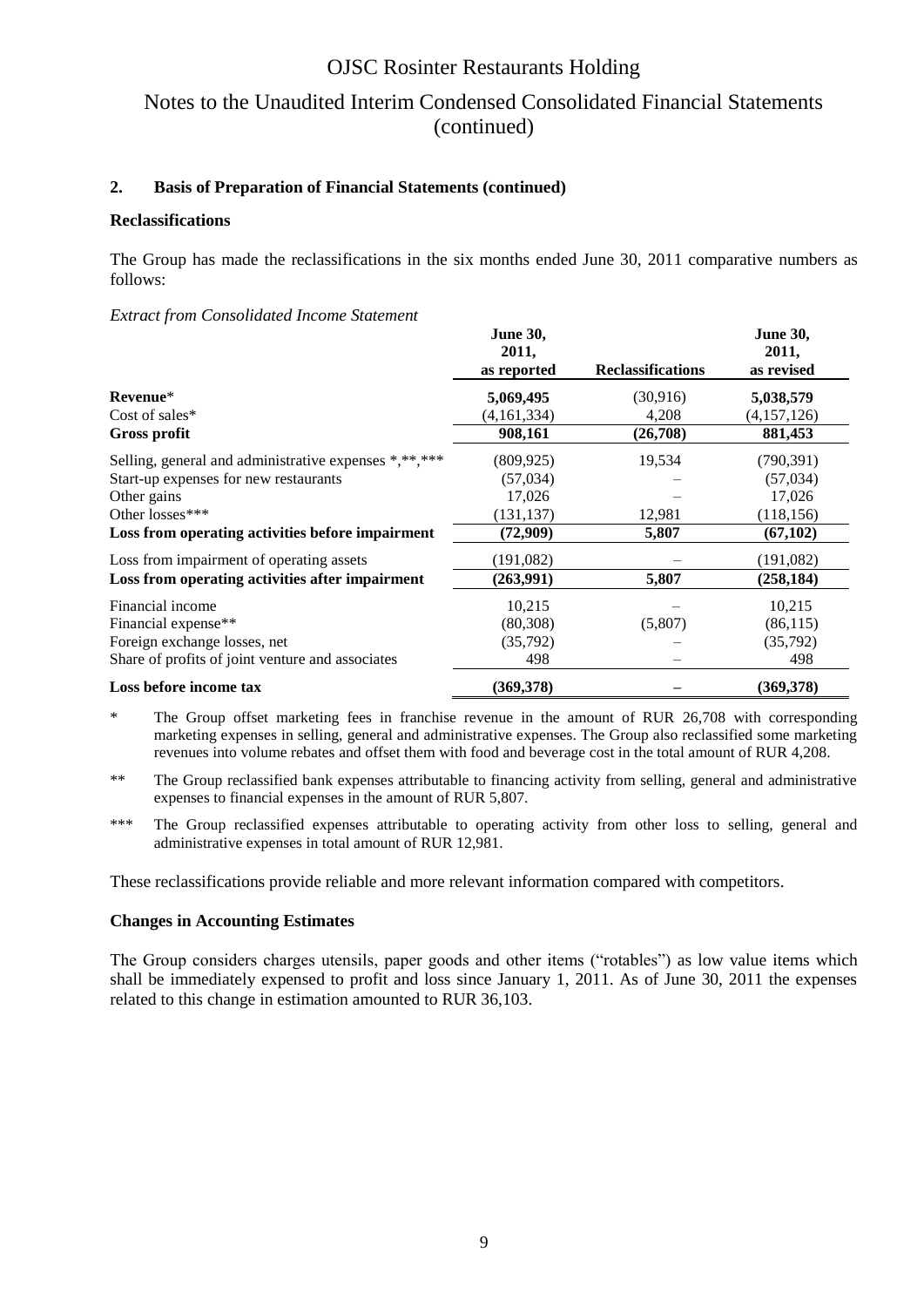## Notes to the Unaudited Interim Condensed Consolidated Financial Statements (continued)

#### **2. Basis of Preparation of Financial Statements (continued)**

#### **New Standards, Interpretations and Amendments, thereof Adopted by the Group**

The accounting policies adopted in the preparation of the interim condensed consolidated financial statements are consistent with those followed in the preparation of the Group's annual financial statements for the year ended December 31, 2011, except for the adoption of new standards and interpretations as of January 1, 2012, noted below:

IFRS 7 *- Disclosures - Transfers of financial assets* (Amendment)

The IASB issued an amendment to IFRS 7 that enhances disclosures for financial assets. These disclosures relate to assets transferred (as defined under IAS 39). If the assets transferred are not derecognised entirely in the financial statements, an entity has to disclose information that enables users of financial statements to understand the relationship between those assets which are not derecognised and their associated liabilities. If those assets are derecognised entirely, but the entity retains a continuing involvement, disclosures have to be provided that enable users of financial statements to evaluate the nature of, and risks associated with, the entity's continuing involvement in those derecognised assets. Effective implementation date is for annual periods beginning on or after July 1, 2011 with no comparative requirements.

#### IFRS 1 - *Severe Hyperinflation and Removal of Fixed Dates for First-time Adopters* (Amendment)

When an entity's date of transition to IFRS is on or after the functional currency normalisation date, the entity may elect to measure all assets and liabilities held before the functional currency normalisation date, at fair value on the date of transition to IFRS. This fair value may be used as the deemed cost of those assets and liabilities in the opening IFRS statement of financial position. However, this exemption may only be applied to assets and liabilities that were subject to severe hyperinflation. Effective implementation date is for annual periods beginning on or after July 1, 2011 with early adoption permitted. The Group has not early adopted any other standard, interpretation or amendment that has been issued but is not yet effective.

#### IAS 12 - *Deferred Tax: Recovery of Underlying Assets* (Amendment)

This amendment to IAS 12 includes a rebuttable presumption that the carrying amount of investment property measured using the fair value model in IAS 40 will be recovered through sale and, accordingly, that any related deferred tax should be measured on a sale basis. The presumption is rebutted if the investment property is depreciable and it is held within a business model whose objective is to consume substantially all of the economic benefits in the investment property over time, rather than through sale. Specifically, IAS 12 will require that deferred tax arising from a non-depreciable asset measured using the revaluation model in IAS 16 should always reflect the tax consequences of recovering the carrying amount of the underlying asset through sale. Effective implementation date is for annual periods beginning on or after January 1, 2012.

The Group has no investment properties at fair value and assets under IAS 16 valued under the revaluation model. While the amendment is applicable, it has no impact on the financial statement of the Group.

Above stated amendments to IFRSs standards did not have any impact on the accounting policies, financial position or performance of the Group.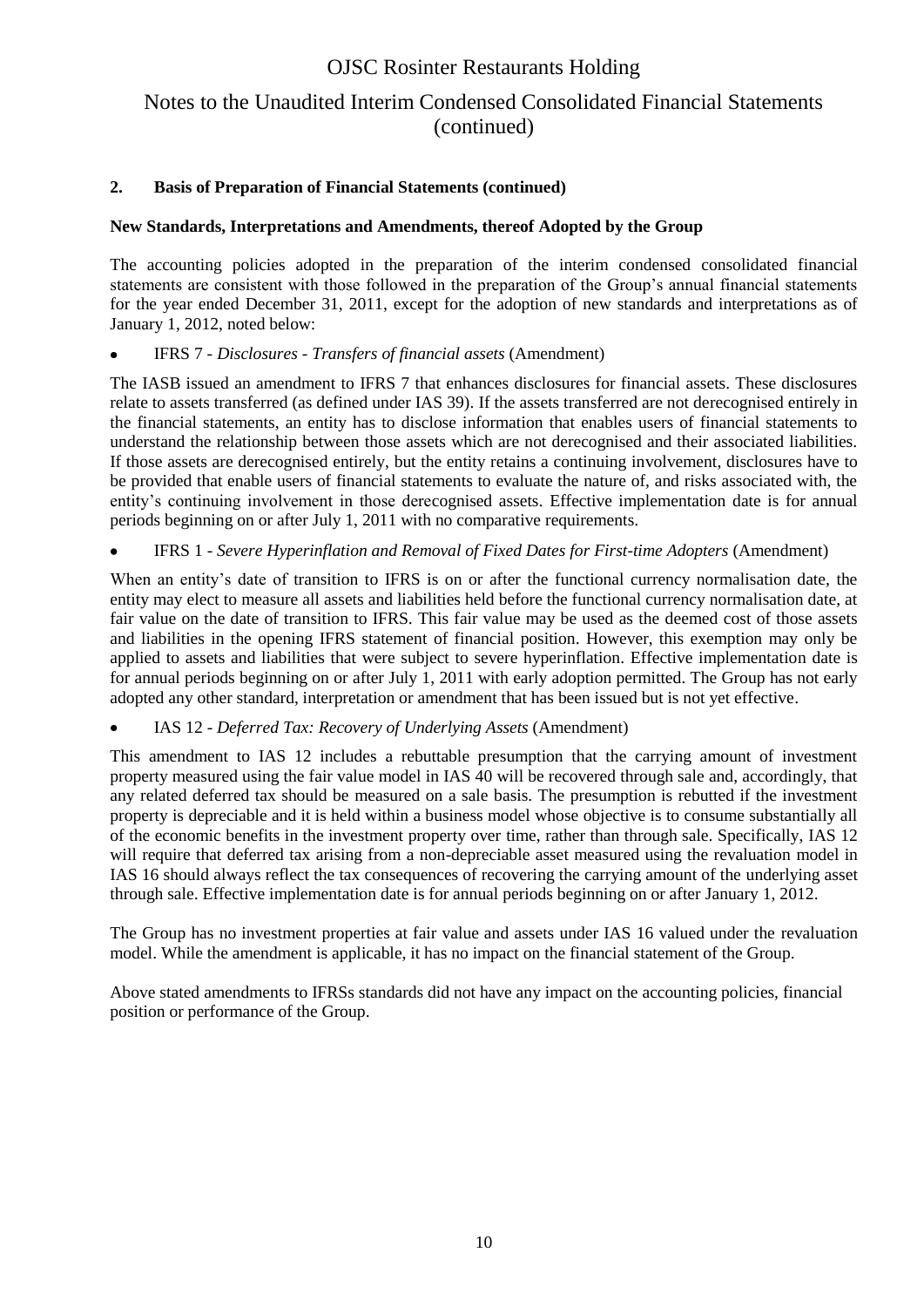## Notes to the Unaudited Interim Condensed Consolidated Financial Statements (continued)

#### **3. Business Combinations**

#### *Acquisition of Rosworth Limited*

On June 13, 2012 the Group acquired 50% of shares of Rosworth Limited ("Rosworth") for a total consideration of 1 US dollar (RUR 33 at the exchange rate on June 13, 2012), an unlisted company based in Cyprus. Up to June 13, 2012 Rosworth was the Group's joint venture accounted for using the equity method, investment in which was fully impaired at the date of acquisition. Rosworth holds 100% of shares of Brava LLC ("Brava"), an unlisted company based in Russian Federation, operating Costa Coffee outlets. Prior to the acquisition the Group issued a number of loans to Rosworth with the total carrying amount of RUR 92,267 and the fair value of RUR 92,267 at the acquisition date. The acquisition of Rosworth Limited resulted in gain on bargain purchase in the amount RUR 27,687 which was recognized as other gains in consolidated income statement of the Group. The Group recognized gain on bargain purchase due to successful negotiations between Group and Costa Limited. The acquisition was held in accordance with expected synergies from combining assets and activities of the acquired company with those of the Group.

At the reporting date the Group did not finalize the valuation of acquired assets and in so far the accounting for the business combination is incomplete. The provisional fair value of the acquired identifiable assets, liabilities and contingent liabilities at the acquisition date was: **June 13,** 

|                                                     | June 13,<br>2012        |
|-----------------------------------------------------|-------------------------|
| <b>Provisional fair value</b>                       |                         |
| Property and equipment                              | 59,497                  |
| Deferred income tax asset                           | 45,333                  |
| VAT and other taxes recoverable                     | 3,014                   |
| Income tax recoverable                              | 106                     |
| Trade and other receivables                         | 3,075                   |
| Advances paid                                       | 7,918                   |
| Cash and cash equivalents                           | 16,122                  |
| Receivables from related parties                    | 4,472                   |
| <b>Inventories</b>                                  | 4,698                   |
| Other non-current assets                            | 11,974                  |
| <b>Total assets</b>                                 | 156,209                 |
| Trade and other payables                            | 35,656                  |
| Deferred income tax liabilities                     | 599                     |
| <b>Total liabilities</b>                            | 36,255                  |
| <b>Total identifiable net assets</b>                | 119,954                 |
| Gain on bargain purchase                            | 27,687                  |
| Fair value of previously held equity interest       |                         |
| Purchase consideration transferred                  | 92,267                  |
| in cash                                             | $0*$                    |
| fair value of loans issued by the Group to Rosworth | 92,267                  |
| Cash flow on acquisition was as follows:            |                         |
|                                                     | <b>June 13,</b><br>2012 |
| Net cash acquired with the subsidiary<br>Cash paid  | 16,122<br>$0*$          |
| Net cash inflow                                     | 16,122                  |

\* 1 US dollar (33 Russian roubles at the exchange rate at June 13, 2012)

The provisional fair value and net book value of property and equipment amounted to RUR 59,497. None of the property and equipment has been impaired. The revenue and net loss for the period from June 13, 2012 to June 30, 2012 were consolidated by the Group in the amount of RUR 13,430 and RUR 797 respectively.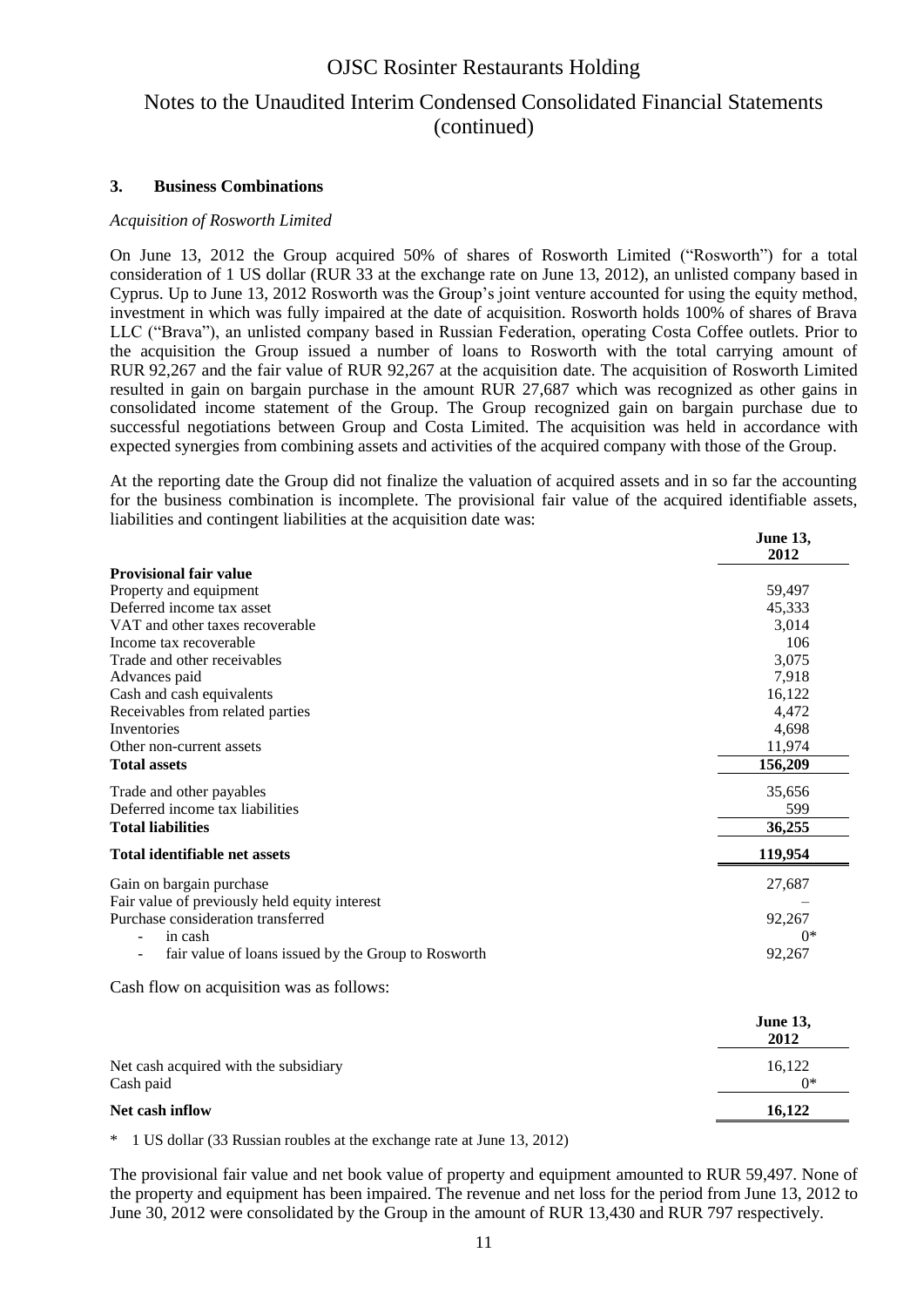## Notes to the Unaudited Interim Condensed Consolidated Financial Statements (continued)

#### **4. Property and Equipment**

During the six months ended June 30, 2012 and 2011, the Group acquired assets with a cost of RUR 204,838 and RUR 241,293, respectively. Assets with a net book value of RUR 38,261 and RUR 80,754 were disposed of by the Group during the six months ended June 30, 2012 and 2011, respectively, resulting in a net loss on disposal of RUR 35,089 and RUR 70,462, respectively.

The Group has several finance lease contracts for motor vehicles. The carrying value of the leased assets as of June 30, 2012 and December 31, 2011 amounted to RUR 1,028 and RUR 1,091, respectively.

Property and equipment was tested for impairment as of June 30, 2012. The Group recognized impairment losses of property and equipment for the six months ended June 30, 2012 and 2011, in the amount of RUR 147,577 and 167,568, respectively, as the recoverable amount of these assets is less than carrying amount at the same date. The accumulated impairment loss of property and equipment amounted to RUR 387,549 and RUR 229,614 as of June 30, 2012 and 2011, respectively.

For the purpose of the impairment testing the Group assessed the recoverable amount of each cash generating unit (restaurant). The recoverable amount has been determined based on value-in-use calculation using cash flows projections based on the actual operating results and budgets approved by management and appropriate discount rate reflecting time value of money and risks associated with the cash generating units.

Cash flow projections cover a period of useful life of up to 10 years of the principal assets of each cash generating unit. Average growth rates used in cash flow projections vary from 0% to 6% depending on cash generating unit's country of operation and approximate country's expected Gross Domestic Product (GDP) growth for the projected period. The cash flow projections were discounted at the rate of 11.79% and 12% in Russian Rouble nominal terms for June 30, 2012 and 2011, respectively. The calculation of the discount rate was based on Group's cost of financing and weighted average cost of capital (WACC). If the discount rate was 1 percentage point higher, this would not lead to any material change in the impairment losses.

#### **5. Related Parties Disclosures**

In accordance with IAS 24 *Related Party Disclosures* parties are considered to be related if one party has the ability to control the other party or exercise significant influence over the other party in making financial or operational decisions. In considering each possible related party relationship, attention is directed to the substance of the relationship, not merely the legal form.

Related parties may enter into transactions which unrelated parties might not, and transactions between related parties may not be effected on the same terms, conditions and amounts as transactions between unrelated parties.

Short-term loans receivable from/payable to related parties consisted of the following:

|                                                                      |                           | Short-term loans receivable<br>from related parties<br>December 31,<br><b>June 30,</b><br>2012<br>2011 |                |                         | Short-term loans payable<br>to related parties |
|----------------------------------------------------------------------|---------------------------|--------------------------------------------------------------------------------------------------------|----------------|-------------------------|------------------------------------------------|
| <b>Related Parties</b>                                               | Nature of<br>relationship |                                                                                                        |                | <b>June 30,</b><br>2012 | December 31,<br>2011                           |
|                                                                      |                           | <b>Unaudited</b>                                                                                       | <b>Audited</b> | <b>Unaudited</b>        | <b>Audited</b>                                 |
|                                                                      | Entity under              |                                                                                                        |                |                         |                                                |
| Hodler Finance S.A. (1)                                              | common control            | 82,042                                                                                                 | 80,490         |                         |                                                |
| Rostik Investment Group Inc. (2)                                     | (EUCC)                    | 10,000                                                                                                 | 10.000         |                         |                                                |
| Other EUCC                                                           |                           | 10,204                                                                                                 | 9,708          | 4,756                   | 5,241                                          |
| Total short-term loans receivable<br>from/payable to related parties |                           | 102,246                                                                                                | 100.198        | 4.756                   | 5,241                                          |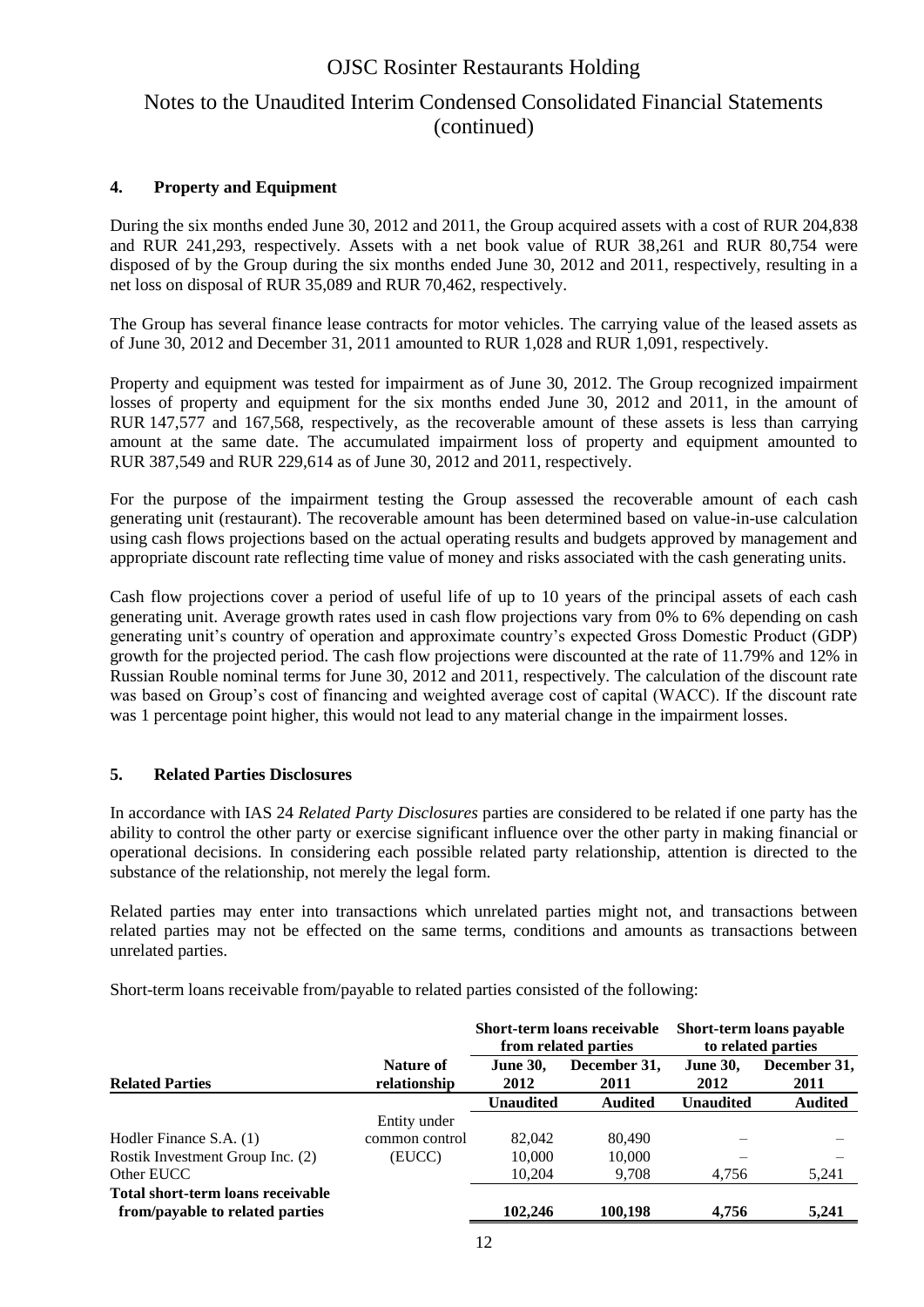### Notes to the Unaudited Interim Condensed Consolidated Financial Statements (continued)

#### **5. Related Parties Disclosures (continued)**

- (1) On April 22, 2010 the Group issued an unsecured loan to Hodler Finance S.A. in the amount of 2,500 thousand US dollars (RUR 82,042 at the exchange rate at June 30, 2012) bearing interest of 8.75% and maturing in 2012.
- (2) On December 24, 2007, the Group provided Rostik Investment Group Inc. with an unsecured rouble denominated loan in the total amount of RUR 68,750, bearing interest of 14.00% per annum. During 2010 the loan was partially repaid. In 2011, the loan agreement was renewed with the interest rate of 10.50% per annum and due date of December 31, 2012.

Long-term loans receivable from/payable to related parties were the following:

|                                                                  |                              | Long-term loans<br>receivable from related<br>parties |                      |  |
|------------------------------------------------------------------|------------------------------|-------------------------------------------------------|----------------------|--|
| <b>Related Parties</b>                                           | Nature of<br>relationship    | <b>June 30.</b><br>2012                               | December 31,<br>2011 |  |
|                                                                  |                              | <b>Unaudited</b>                                      | <b>Audited</b>       |  |
| Rosworth Investments Limited (3)<br>Rosinter Umai UK Limited (4) | Joint Venture<br><b>EUCC</b> | 18,761                                                | 88,018<br>16,318     |  |
| Total long-term loans receivable from/payable to related parties |                              | 18.761                                                | 104.336              |  |

- (3) During 2008-2011 the Group issued a number of unsecured loans to Rosworth Investments Limited in the total nominal amount of 4,460 thousand US dollars (RUR 146,363 at the exchange rate at June 30, 2012) bearing interest of USD LIBOR 3M plus 1% per month and maturing in 2017. The outstanding balance at amortised cost was RUR 88,018 as of December 31, 2011. On June 13, 2012 the Group increased share ownership in Rosworth Investments Limited to 100% and the loans were recognised as intercompany loans as of June 30, 2012.
- (4) On July 22, 2011 the Group issued an unsecured loan to Rosinter Umai UK limited in the nominal amount of 450 thousand British Pounds (RUR 23,110 at the exchange rate at June 30, 2012), bearing no interest and maturing in July 21, 2016. The outstanding balance at amortized cost was RUR 18,761 as of June 30, 2012.

As of December 31, 2011 and June 30, 2012 long-term and short-term loans and accounts receivable from related parties were neither past due nor impaired.

As of June 30, 2012, and June 30, 2011 long-term accounts receivable from related parties consisted of receivables from the sale of equipment to TransCorpRate LLC in the amount of RUR 3,327 and 3,854, respectively.

Short-term accounts receivable from/payable to related parties consisted of the following:

|                                  |                           |                         | <b>Receivables from</b><br>related parties |                         | <b>Payables</b><br>to related parties |
|----------------------------------|---------------------------|-------------------------|--------------------------------------------|-------------------------|---------------------------------------|
| <b>Related Parties</b>           | Nature of<br>relationship | <b>June 30.</b><br>2012 | December 31.<br>2011                       | <b>June 30.</b><br>2012 | December 31,<br>2011                  |
|                                  |                           | <b>Unaudited</b>        | <b>Audited</b>                             | <b>Unaudited</b>        | <b>Audited</b>                        |
| Rostik Investment Group Inc. (5) | <b>EUCC</b>               | 27,731                  | 27,234                                     | 1,869                   | 1,221                                 |
| RIG Restaurant Limited (6)       | Parent company            | 15,714                  | 15,339                                     |                         |                                       |
| TransCorpRate LLC (9)            | <b>EUCC</b>               | 1.721                   | 1,721                                      |                         |                                       |
| RosCorp LLC(8)                   | <b>EUCC</b>               | 5                       | 6,968                                      | 136                     | 18                                    |
| Chicken Factory LLC (11)         | <b>EUCC</b>               |                         |                                            | 4.835                   | 6,022                                 |
| Rostik Aero LLC (12)             | <b>EUCC</b>               |                         |                                            | 1.579                   | 1,344                                 |
| Loyalty Partners Vostok LLC (10) | <b>EUCC</b>               |                         |                                            | 1,410                   | 5,076                                 |
| Brava LLC (7)                    | Joint Venture             |                         |                                            |                         | 2,462                                 |
| Other EUCC                       |                           | 6,942                   | 4,996                                      | 11,188                  | 7,881                                 |
| Total receivable from/payable to |                           |                         |                                            |                         |                                       |
| related parties                  |                           | 52,113                  | 56,258                                     | 21,017                  | 24,024                                |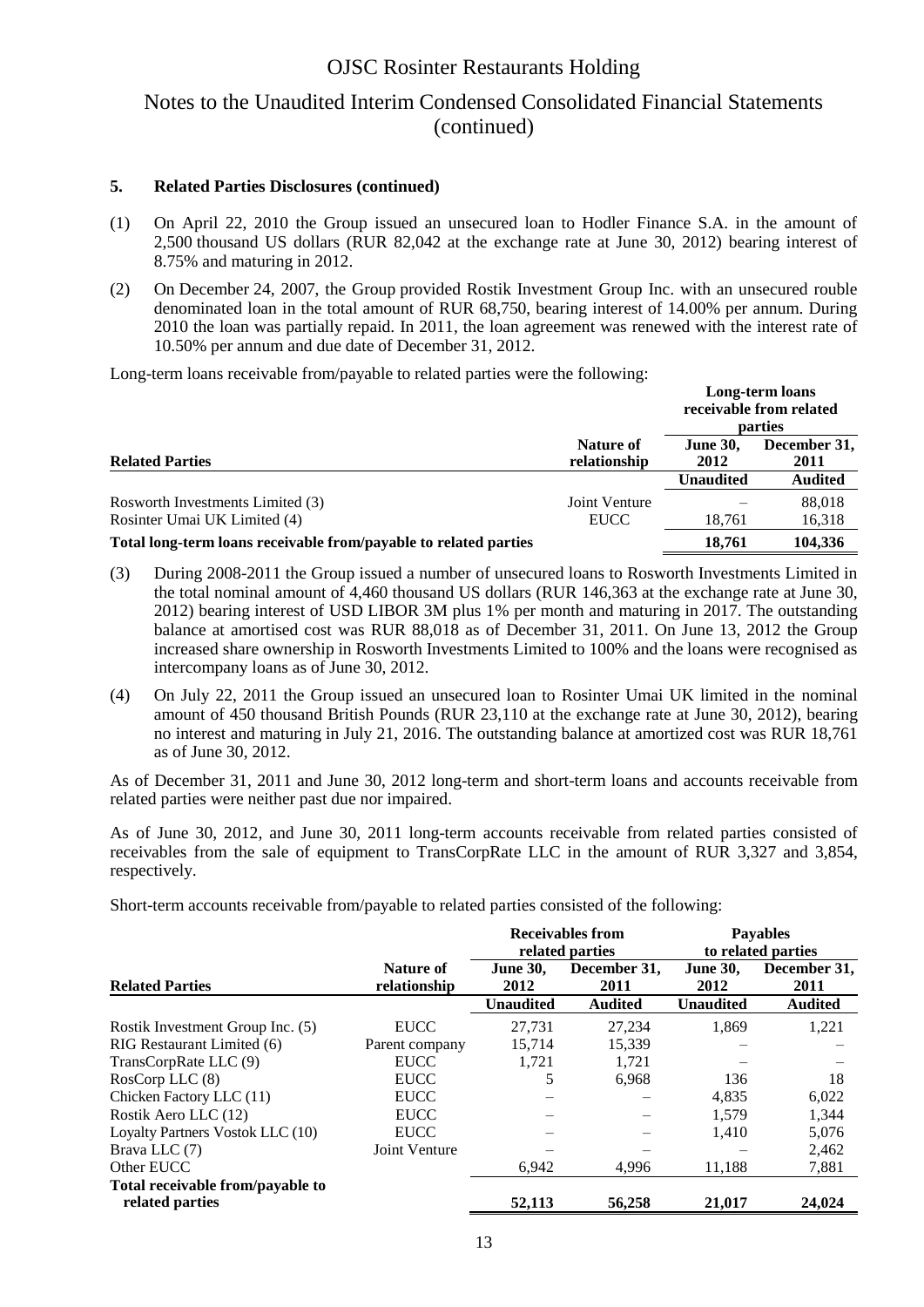### Notes to the Unaudited Interim Condensed Consolidated Financial Statements (continued)

#### **5. Related Parties Disclosures (continued)**

- (5) The outstanding receivable balance as of June 30, 2012 and December 31, 2011 represents management and financial advisory services provided by the Group to Rostik Investment Group Inc. The outstanding payable balance as of June 30, 2012 and December 31, 2011 comprises rent payable and interest payable.
- (6) The outstanding receivable balance as of June 30, 2012 and December 31, 2011, results from operating expenses and IPO expenses paid by the Group on behalf of RIG Restaurants Limited.
- (7) The outstanding payable balance as of June 30, 2012 and December 31, 2011 represents royalty and other services provided by Brava LLC to the Group. The services were recognised as intercompany transactions from June 13, 2012 (Note 3).
- (8) The outstanding balances as of June 30, 2012 and December 31, 2011 represent advances for rent, transport and utility services provided by RosCorp LLC to the Group.
- (9) The outstanding balance as of June 30, 2012 and December 31, 2011 represents receivables from the sale of equipment to TransCorpRate LLC.
- (10) The outstanding payable balance to Loyalty Partners Vostok LLC represents services related to the "Malina" customer loyalty program provided to the Group. The ultimate controlling shareholder holds director position in Loyalty Partners Vostok LLC.
- (11) The outstanding payable balance as of June 30, 2012 represents purchase of goods from Chicken Factory LLC.

Transactions with related parties were as follows for the six months ended June 30, 2011:

| <b>Related Parties</b>              | <b>Nature of</b><br>relationship | <b>Revenue and</b><br>other<br>gains/(losses) | <b>Purchases</b><br><b>Unaudited</b> | <b>Interest</b><br>income | <b>Interest</b><br>expense |
|-------------------------------------|----------------------------------|-----------------------------------------------|--------------------------------------|---------------------------|----------------------------|
|                                     |                                  |                                               |                                      |                           |                            |
| Brava LLC (7)                       | Joint venture                    | 5,687                                         | 8,969                                |                           |                            |
| Loyalty Partners Vostok LLC (10)    | <b>EUCC</b>                      | 5,349                                         |                                      |                           |                            |
| Chicken Factory LLC (11)            | <b>EUCC</b>                      | 2.930                                         | 31                                   |                           |                            |
| RosCorp LLC (8)                     | <b>EUCC</b>                      | 1.321                                         | 65,110                               |                           |                            |
| Rostik Aero LLC (12)                | <b>EUCC</b>                      |                                               | 6,482                                |                           |                            |
| Rostik Investment Group Inc. (2, 5) | <b>EUCC</b>                      |                                               | 6,604                                | 5,323                     |                            |
| Hodler Finance S.A. (1)             | <b>EUCC</b>                      |                                               |                                      | 3,086                     |                            |
| Rosworth Investments Limited (3)    | Joint Venture                    |                                               |                                      | 738                       | 6,431                      |
| TransCorpRate LLC (9)               | <b>EUCC</b>                      | (16,609)                                      |                                      | 186                       | 2,155                      |
| Other EUCC                          |                                  | 2,986                                         | 24,303                               |                           |                            |
| <b>Total</b>                        |                                  | 1,664                                         | 111,499                              | 9,333                     | 8,586                      |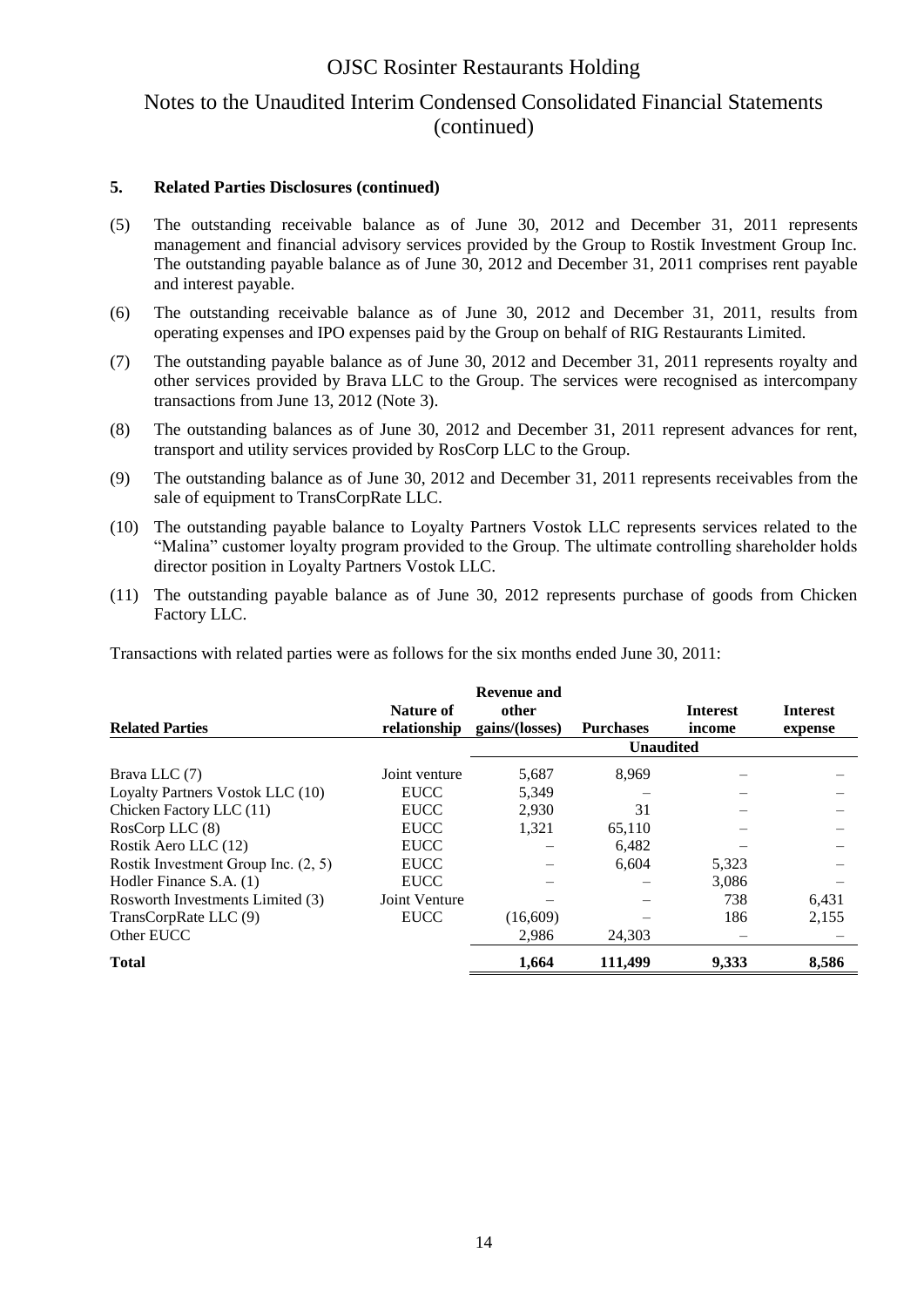## OJSC Rosinter Restaurants Holding Notes to the Unaudited Interim Condensed Consolidated Financial Statements (continued)

#### **5. Related Parties Disclosures (continued)**

Transactions with related parties were as follows for the six months ended June 30, 2012:

| <b>Related Parties</b>              | Nature of<br>relationship | Revenue and<br>other gains | <b>Purchases</b> | <b>Interest</b><br>income | <b>Interest</b><br>expense |
|-------------------------------------|---------------------------|----------------------------|------------------|---------------------------|----------------------------|
|                                     |                           |                            | <b>Unaudited</b> |                           |                            |
| Loyalty Partners Vostok LLC (10)    | <b>EUCC</b>               | 7.801                      | 13               |                           |                            |
| Brava LLC (7)                       | Joint venture             | 4,755                      | 7,118            |                           |                            |
| RosCorp LLC (8)                     | <b>EUCC</b>               | 1.971                      | 74.292           |                           |                            |
| Rostik Aero LLC (12)                | <b>EUCC</b>               | 122                        | 6.284            |                           |                            |
| Best Eastern Distribution LLC (13)  | <b>EUCC</b>               |                            | 11.746           |                           |                            |
| Rostik Investment Group Inc. (2, 5) | <b>EUCC</b>               |                            | 6.035            | 497                       |                            |
| Hodler Finance S.A. (1)             | <b>EUCC</b>               |                            |                  | 3,324                     |                            |
| Rosworth Investments Limited (3)    | Joint Venture             |                            |                  | 3,259                     |                            |
| Rosinter Umai UK Limited (4)        | <b>EUCC</b>               |                            |                  | 738                       |                            |
| Other EUCC                          |                           | 4,892                      | 7,551            | 333                       | 321                        |
| <b>Total</b>                        |                           | 19,541                     | 113,039          | 8,151                     | 321                        |

- (12) During the six months ended June 30, 2012 and 2011, Rostik Aero LLC provided the Group with premises for fees.
- (13) During the six months ended June 30, 2012, the Group purchased equipment, goods and materials from Best Eastern Distribution LLC.

#### **Compensation to Key Management Personnel**

Key management personnel totalled 14 and 11 persons as at June 30, 2012 and 2011, respectively. Total compensation to key management personnel, including social taxes, was recorded in general and administrative expenses and consisted of the following for the six months ended:

|                     |                  | For the six months ended June 30, |  |  |
|---------------------|------------------|-----------------------------------|--|--|
|                     | 2012             | 2011                              |  |  |
|                     | <b>Unaudited</b> |                                   |  |  |
| Salary              | 13,121           | 30,331                            |  |  |
| Performance bonuses | 2,416            | 1,187                             |  |  |
|                     | 15,537           | 31,518                            |  |  |

The Group's contributions relating to social taxes for key management personnel amounted to RUR 2,282 and RUR 1,892 during the six months ended June 30, 2012 and 2011, respectively.

#### **6. Share Capital**

The authorised, issued and fully paid share capital of the Company as of June 30, 2012 and December 31, 2011 comprised 16,305,334 shares. The nominal value of each ordinary share is 169.70 Russian Roubles.

As at June 30, 2012 total quantity and value of treasury shares of the Company held by the Group were 694,273 and RUR 413,085, respectively. As at December 31, 2011 total quantity and value of treasury shares of the Company held by the Group were 700,403 and RUR 416,732, respectively.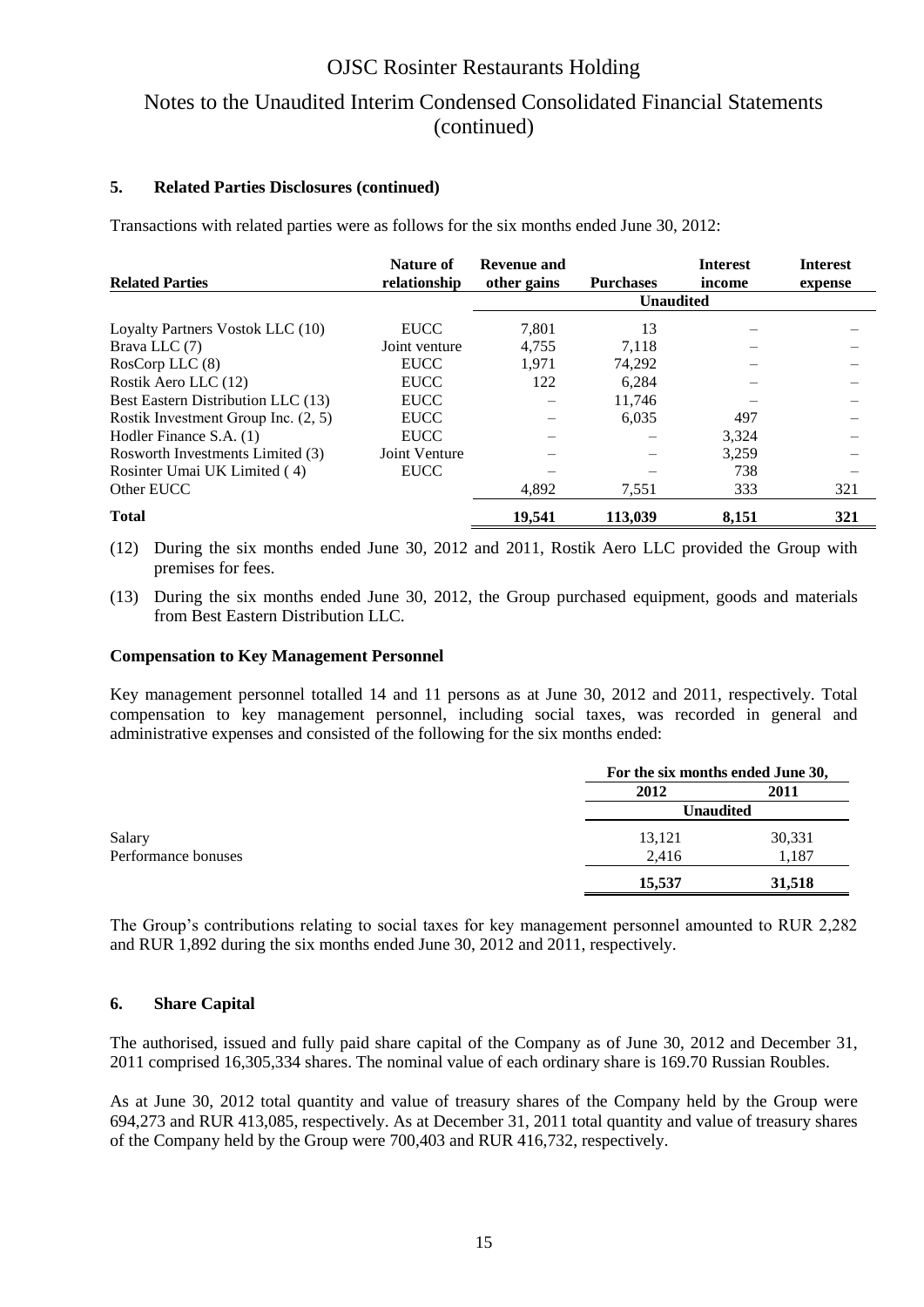## Notes to the Unaudited Interim Condensed Consolidated Financial Statements (continued)

#### **7. Purchase of Non-controlling Interest in a Subsidiary**

As of February 8, 2011 the Group acquired the remaining 1.3% interest in its subsidiary Rosinter Restaurant LLC from Rostik International S.A., an entity under common control, for the total consideration of 1,600 thousand US dollars (RUR 45,723 at the exchange rate at February 8, 2011). This amount was directly recognised in equity.

#### **8. Earnings per Share**

Earnings per share were calculated by dividing the net profit attributable to ordinary shareholders by the weighted average number of ordinary shares outstanding during the period.

|                                                                       | For the six months ended June 30, |            |
|-----------------------------------------------------------------------|-----------------------------------|------------|
|                                                                       | 2012                              | 2011       |
|                                                                       | <b>Unaudited</b>                  |            |
| Net loss attributable to equity holders of the Company                | (72, 329)                         | (317,618)  |
| Weighted average number of ordinary shares outstanding                | 15,611,061                        | 15,656,933 |
| Effect on dilution: share based payments                              | 493.845                           | 298,492    |
| Weighted average number of ordinary shares adjusted for the effect of |                                   |            |
| dilution                                                              | 16,104,906                        | 15,955,425 |
| Loss per share attributable to equity holders of the Parent, basic    | (4.63)                            | (20.29)    |
| Loss per share attributable to equity holders of the Parent, diluted  | (4.49)                            | (19.91)    |

#### **9. Loans and Borrowings**

|                                                             | <b>June 30,</b>  | December 31, |
|-------------------------------------------------------------|------------------|--------------|
|                                                             | 2012,            | 2011,        |
| <b>Long-term loans and borrowings</b>                       | <b>Unaudited</b> | audited      |
| Sberbank of Russia OJSC                                     | 700,000          | 700,000      |
| Raiffeisenbank CJSC                                         | 447,368          | 500,000      |
| UniCredit Bank CJSC                                         | 250,000          | 250,000      |
| Finance lease liabilities                                   | 76               | 294          |
|                                                             | 1,397,444        | 1,450,294    |
| Less: current portion                                       | (615,789)        | (210,526)    |
| Loans and borrowings with non-complying financial covenants |                  | (950,000)    |
| <b>Total long-term loans and borrowings</b>                 | 781,655          | 289,768      |
|                                                             | <b>June 30,</b>  | December 31, |
|                                                             | 2012,            | 2011,        |
| <b>Short-term loans and borrowings</b>                      | <b>Unaudited</b> | audited      |
| UniCredit Bank CJSC                                         |                  | 50,000       |
| Finance lease liabilities                                   | 434              | 405          |
|                                                             | 434              | 50,405       |
| Current portion of long-term loans and borrowings           | 615,789          | 210,526      |
| Loans and borrowings with non-complying financial covenants |                  | 950,000      |
| <b>Total short-term loans and borrowings</b>                | 616,223          | 1,210,931    |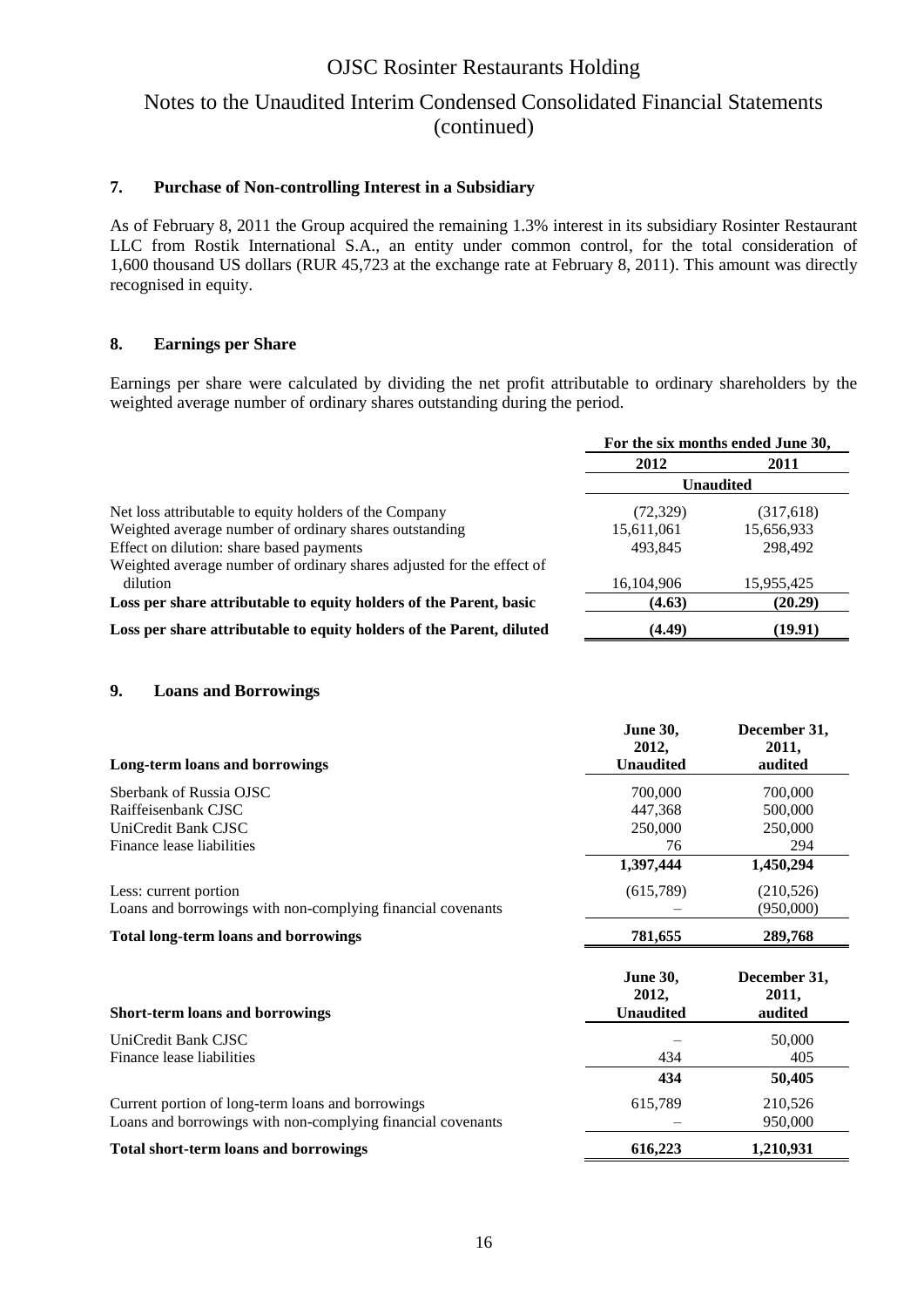### Notes to the Unaudited Interim Condensed Consolidated Financial Statements (continued)

#### **9. Loans and Borrowings (continued)**

#### **Sberbank of Russia OJSC**

On December 24, 2010, the Group entered into a credit facility agreement in the amount of RUR 700,000 bearing interest of 8.75% per annum and maturing in December 2013. As of June 30, 2012 the outstanding balance of the credit facility amounted to RUR 700,000 and the current portion of this credit facility amounted to RUR 300,000.

#### **Raiffeisenbank CJSC**

On November 22, 2010, the Group entered into a credit facility agreement in the amount of RUR 500,000 maturing in May 2012 – November 2013 bearing interest of Mosprime 1M plus 4.50 % per annum. As of June 30, 2012 the outstanding balance of the loan amounted to RUR 447,368 and the current portion of this credit facility amounted to RUR 315,789.

#### **UniCredit Bank CJSC**

On June 15, 2011, the Group entered into an unsecured loan agreement with a credit limit in the amount of RUR 250,000, bearing interest of 8.85% per annum and maturing in January-June 2014. As of June 30, 2012, the outstanding balance of the loan amounted to RUR 250,000

In June 2011, the Group entered into a credit facility in the amount of RUR 100,000, bearing interest of Mosprime 1M plus 3.25% per annum and maturing in June 2012. The credit facility was fully repaid according to schedule.

In May 2011, the Group entered into an overdraft facility in the amount of RUR 80,000, bearing interest of Mosprime 1M plus 3.00% per annum and maturing in May 2012. In May 2012 the interest was renegotiate to Mosprime 1M plus 3.25% per annum and mature date of credit - in May 2013. As of June 30, 2012, the unutilised balance of the facility amounted to RUR 80,000.

#### **Loan Covenants**

Loan agreements with Sberbank of Russia OJSC, Raiffeisenbank CJSC and UniCredit Bank CJSC with original maturity dates of December 2013, May 2012 – November 2013 and January-June 2014, respectively include the following significant covenants:

- Financial debt to Earnings before interest, taxes, depreciation, and amortization (EBITDA);
- Outstanding balances of financial debt based on consolidated financial statements in accordance with  $\bullet$ International Financial Reporting Standards;
- Outstanding balances of financial debt based on consolidated financial statements in accordance with Russian Generally Accepted Accounting Principles.

As of December 31, 2011, the Group did not comply with the financial covenants of the loan agreements with Sberbank of Russia, OJSC dated December 24, 2010 of RUR 700,000 and UniCredit Bank, CJSC dated June 15, 2011 of RUR 250,000. As a result, as of December 31, 2011, the outstanding balances of these loans were classified as current liability of the Group.

On June 29, 2012 the Group signed an addendum to the loan agreement dated December 24, 2010 with Sberbank of Russia, OJSC that revised financial covenants previously set. As of June 30, 2012, the Group complied with all revised financial covenants.

In June 2012, the Group received a letter from UniCredit Bank, CJSC where the bank clarified financial covenants calculation methodology for the loan agreement dated June 15, 2011. The bank confirmed that the Group complied with all financial covenants as at December 31, 2011. In accordance with bank's methodology, as of June 30, 2012 the Group complied with all financial covenants.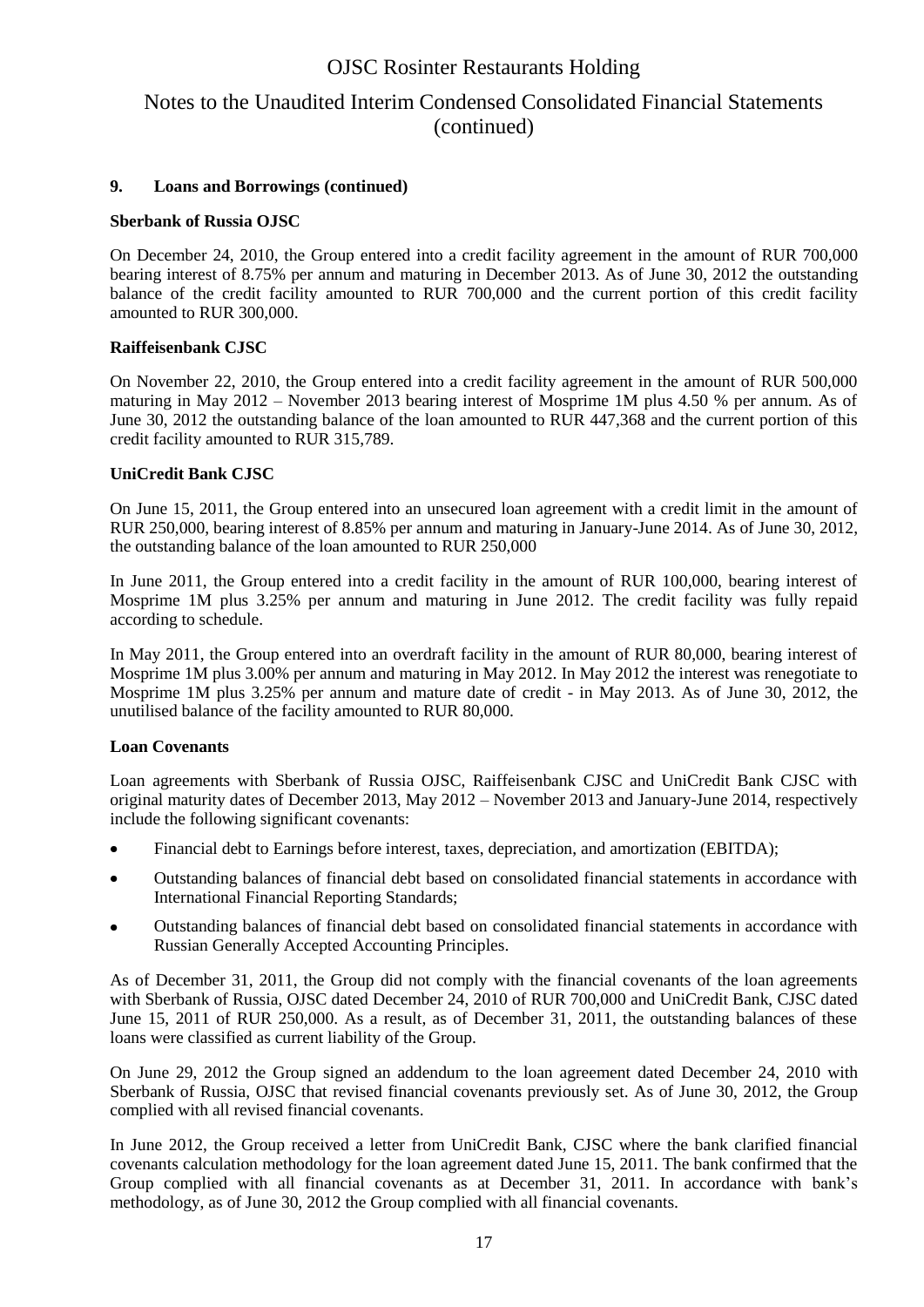## Notes to the Unaudited Interim Condensed Consolidated Financial Statements (continued)

#### **10. Revenue**

Revenue for the six months ended June 30 consisted of the following:

|                                                | For the six months ended June 30, |                  |  |
|------------------------------------------------|-----------------------------------|------------------|--|
|                                                | 2012                              | 2011, as revised |  |
|                                                | <b>Unaudited</b>                  |                  |  |
| Revenue from restaurants                       | 4,863,905                         | 4,748,125        |  |
| Franchise revenue                              | 140,865                           | 132,158          |  |
| Revenue from canteens                          | 88,054                            | 80,338           |  |
| Sublease services                              | 65,299                            | 49,857           |  |
| Sales of semi-finished products to franchisees |                                   | 11,711           |  |
| Other revenues                                 | 30,817                            | 16,390           |  |
| <b>Total revenue</b>                           | 5,188,940                         | 5,038,579        |  |

#### **11. Cost of Sales**

The following expenses were included in cost of sales for the six months ended June 30:

|                                   | For the six months ended June 30, |                  |
|-----------------------------------|-----------------------------------|------------------|
|                                   | 2012                              | 2011, as revised |
|                                   |                                   | <b>Unaudited</b> |
| Food and beverages                | 1,200,068                         | 1,213,013        |
| Payroll and related taxes         | 1,139,162                         | 1,225,831        |
| Rent                              | 930,484                           | 799,135          |
| Restaurant equipment depreciation | 168,752                           | 179,780          |
| <b>Utilities</b>                  | 157,965                           | 183,351          |
| Materials                         | 147,908                           | 171,792          |
| Laundry and sanitary control      | 119,919                           | 100,133          |
| Maintenance and repair services   | 87,192                            | 83,310           |
| Other services                    | 80,576                            | 68,931           |
| <b>Transportation services</b>    | 43,004                            | 36,573           |
| Sublease services cost            | 39,703                            | 33,502           |
| Franchising fee                   | 37,085                            | 42,064           |
| Other expenses                    | 32,621                            | 19,711           |
| <b>Total cost of sales</b>        | 4,184,439                         | 4,157,126        |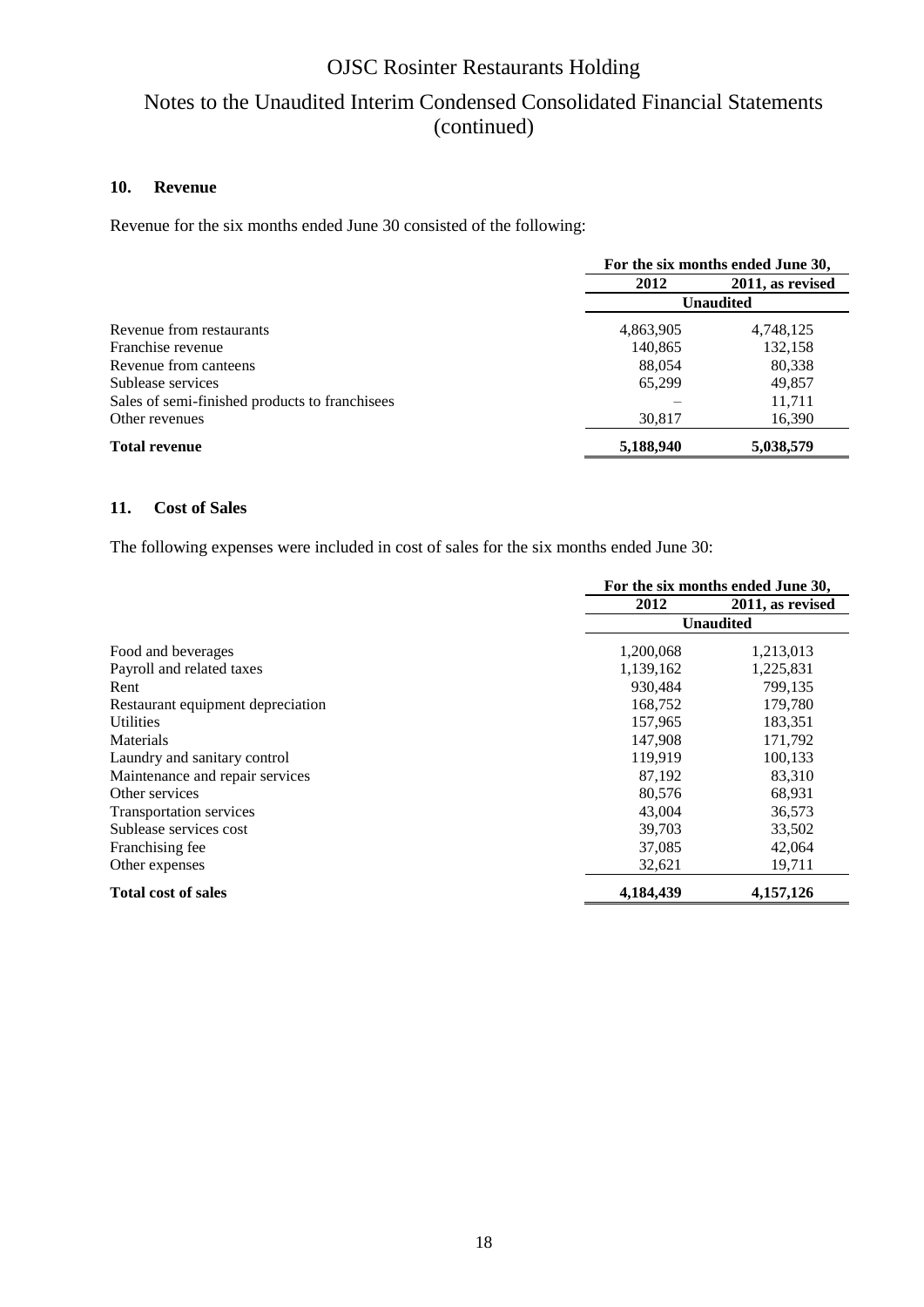## Notes to the Unaudited Interim Condensed Consolidated Financial Statements (continued)

#### **12. Selling, General and Administrative Expenses**

The following expenses were included in selling, general and administrative expenses for the six months ended June 30:

|                                                                       | For the six months ended June 30, |                  |
|-----------------------------------------------------------------------|-----------------------------------|------------------|
|                                                                       | 2012                              | 2011, as revised |
|                                                                       | <b>Unaudited</b>                  |                  |
| Payroll and related taxes                                             | 455,476                           | 456,529          |
| Advertising                                                           | 123,296                           | 101,133          |
| Rent                                                                  | 40,488                            | 35,038           |
| Other services                                                        | 39,034                            | 41,878           |
| Depreciation and amortization                                         | 19,242                            | 27,033           |
| Transportation services                                               | 19,160                            | 17,193           |
| <b>Utilities</b>                                                      | 17,358                            | 16,553           |
| Financial and legal services                                          | 13,549                            | 11,148           |
| Materials                                                             | 7,853                             | 8,342            |
| Bank services                                                         | 4,284                             | 4,862            |
| Maintenance and repair services                                       | 3,895                             | 9,204            |
| (Decrease)/increase in the allowance for impairment of advances paid, |                                   |                  |
| taxes recoverable and receivables                                     | (7,356)                           | 7,996            |
| Laundry and sanitary control                                          | 420                               | 662              |
| Other expenses                                                        | 32,769                            | 52,820           |
| Total selling, general and administrative expenses                    | 769,468                           | 790,391          |

#### **13. Other Gains/Losses**

Gains and losses for the six months ended June 30 consisted of the following:

|                                        | For the six months ended June 30, |                  |  |
|----------------------------------------|-----------------------------------|------------------|--|
|                                        | 2012                              | 2011, as revised |  |
|                                        |                                   | <b>Unaudited</b> |  |
| Write off of trade and other payables  | 1,187                             | 8,937            |  |
| Gain on bargain purchase               | 27,687                            |                  |  |
| Other gains                            | 17,320                            | 8,089            |  |
| <b>Total other gains</b>               | 46,194                            | 17,026           |  |
| Loss on disposal of non-current assets | 29,478                            | 89,615           |  |
| Non-refundable VAT                     | 10,824                            | 14,607           |  |
| Other losses                           | 12,120                            | 13,934           |  |
| <b>Total other losses</b>              | 52,422                            | 118,156          |  |

Other gains primarily related to other miscellaneous gains. Other losses mainly resulted from the closure of certain restaurants and other one-off expenses.

#### **14. Losses from Impairment of Assets**

|                                                                  | For the six months<br>ended June 30, |         |
|------------------------------------------------------------------|--------------------------------------|---------|
|                                                                  | 2012                                 | 2011    |
|                                                                  | Unaudited                            |         |
| Loss from impairment of property and equipment ( <i>Note 4</i> ) | 147,577                              | 167,568 |
| Loss from impairment of intangible assets                        | 3,846                                | 23.514  |
| Total loss from impairment of assets                             | 151,423                              | 191,082 |

19